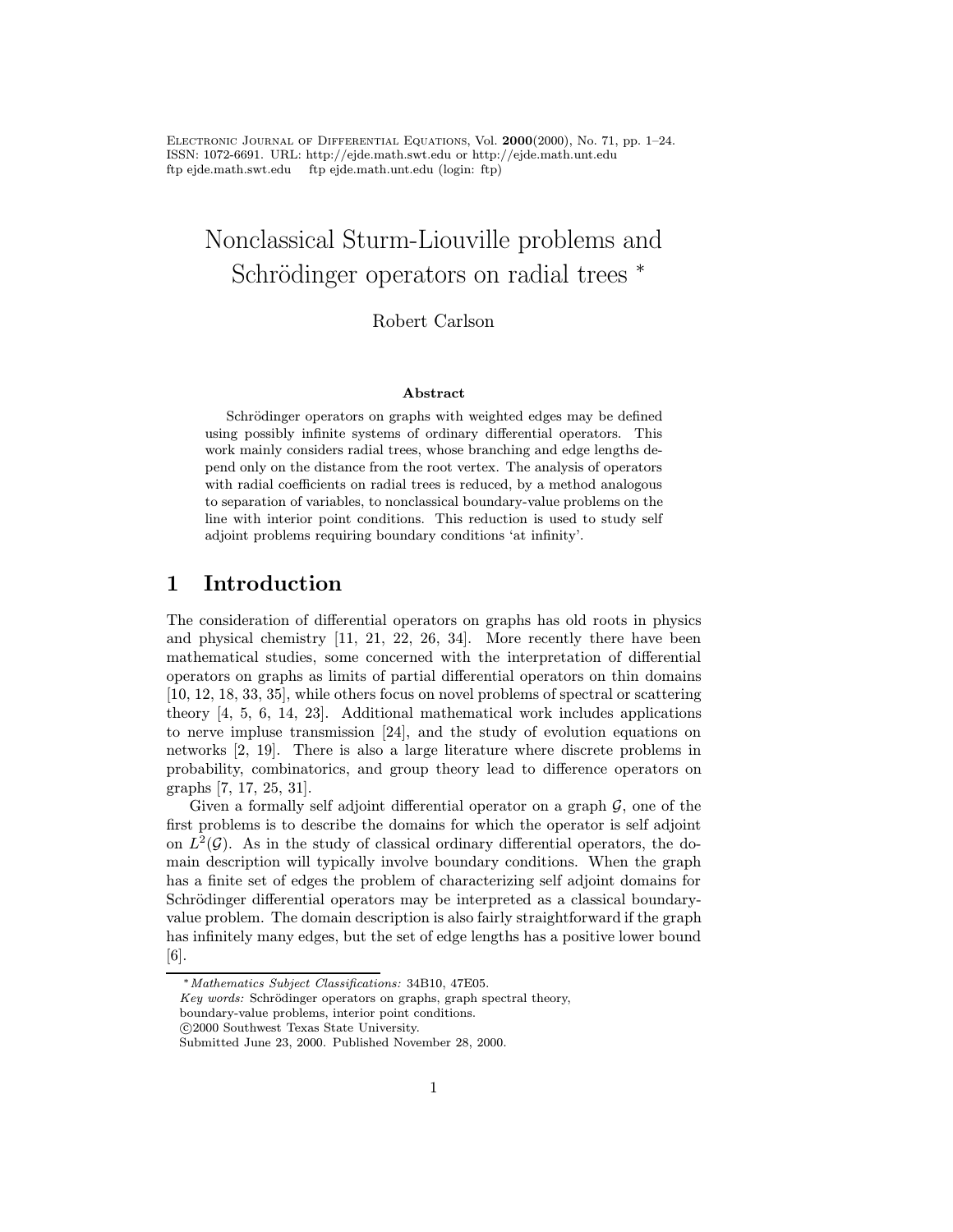There is an added complication when more general infinite graphs are considered. The completion of the graph as a metric space may introduce additional points whose neighborhoods contain infinitely many vertices. In some cases boundary conditions at these new points are needed.

A simple example constructed using the interval  $(0, 1)$  will illustrate the problem. Suppose the vertices of the graph are  $x_j = 1 - 2^{-j}$  for  $j = 0, 1, 2, \ldots$ , while the edges are  $(x_j, x_{j+1})$ . At 0 impose the boundary condition  $f(0) = 0$ . At other vertices impose the conditions

$$
f(x_j^+) = f(x_j^-), \quad f'(x_j^+) = f'(x_j^-), \quad j = 1, 2, 3, \dots
$$

By classical theory the operator  $-D^2$  is symmetric, but not essentially self adjoint, with the domain consisting of compactly supported smooth functions satisfying these boundary and interior point conditions. The self adjoint extensions are determined by an additional boundary condition of the form  $c_1f(1)$  +  $c_2 f'(1) = 0.$ 

To shed light on the problem of domain description and other problems of operator theory, this work provides a detailed analysis of Schrödinger operators  $-D^2 + q$  and the associated eigenvalue equation

$$
-y'' + qy = \lambda y \tag{1}
$$

for certain highly symmetric trees which we call radial trees (see Figure 1). A radial tree will be a tree whose vertex degrees and edge lengths are functions of the distance in the graph from the root vertex. In addition the coefficient  $q$  will be assumed to be radial.



Figure 1: A radial tree

Since the radial trees are highly symmetric, one expects some corresponding simplification in the description of the invariant subspaces of radial operators  $\mathcal{L} = -D^2 + q$ . Roughly speaking, this simplification comes through a 'separation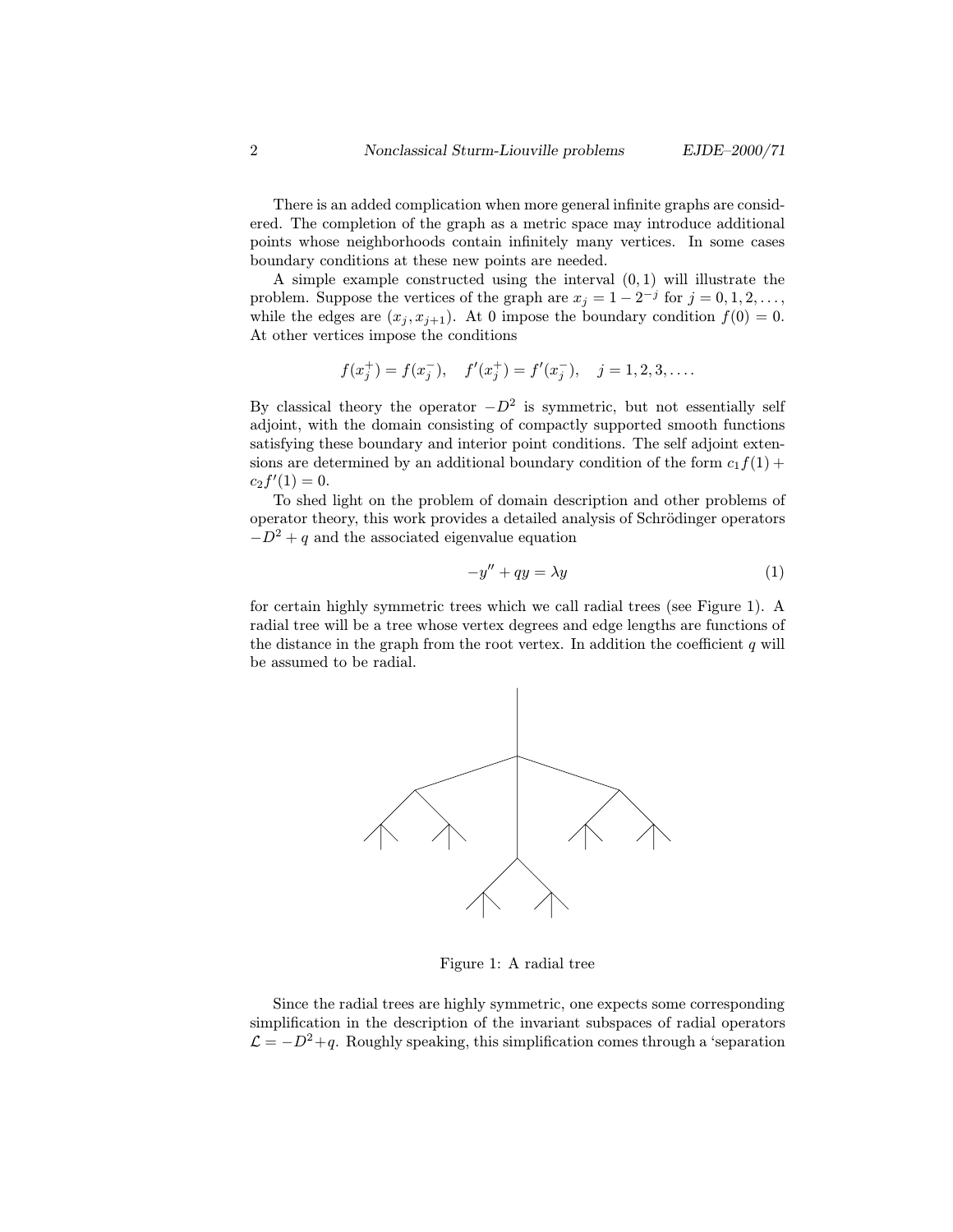of variables', which provides an orthogonal sum decomposition of  $L^2$  for the tree into invariant subspaces  $U_{v,k}$  for the Schrödinger operator. For each subspace  $U_{v,k}$  there is an interval  $\mathcal{I}_n \subset \mathbb{R}$  and an isometry taking  $U_{v,k}$  onto a weighted Hilbert space  $L^2(\mathcal{I}_n, w_n)$  which carries the restriction of  $\mathcal L$  to a self adjoint operator  $\mathcal{L}_n$  which is given by  $-D^2 + q$  on its domain. Functions in the domain of  $\mathcal{L}_n$  satisfy a sequence of jump conditions at interior points of the interval.

Having reduced the study of radial Schrödinger operators on the radial tree to a sequence of nonclassical boundary-value problems on intervals, these interval problems are then analyzed. This analysis is most detailed for trees of finite volume, where separated boundary conditions at the interval endpoints determine the domains of self adjoint operators, much as in the classical Sturm-Liouville problems. These operators have discrete spectrum. The eigenvalues may be identified with the roots of an entire function. Growth estimates for the entire function provide information about the distribution of eigenvalues.

The next section of the paper provides an overview of differential operators on graphs. Some results are established in a general setting for a graph  $\mathcal G$  whose metric space completion is compact, or has finite volume. The third section uses subspaces of radial functions with support on subtrees of the initial radial tree  $\mathcal{T}$ , together with discrete Fourier transforms, to carry out the separation of variables reduction of the Schrödinger operators.

The fourth section uses product formulas to analyze solutions of (1) on intervals  $\mathcal{I}_n \subset \mathbb{R}$ , subject to jump conditions coming from the graph vertices. When the radial tree  $\mathcal T$  has finite volume the asymptotic behaviour of the solutions as x increases has a fairly simple description. In particular one finds generalized boundary values at the right endpoint of the interval. Finally, in the fifth section the boundary behaviour of solutions to (1) is used to describe Sturm-Liouville type boundary-value problems giving rise to self adjoint operators.

The author gratefully acknowledges some improvements to the paper which were made by an anonymous referee.

# 2 Differential operators on graphs

In this work a graph  $\mathcal G$  will have a countable vertex set and a countable edge set. Unless otherwise stated, graphs are assumed to be connected, and each vertex appears in only finitely many edges. Each edge has a positive weight (length)  $l_i$ .

A topological graph  $\mathcal G$  may be constructed from this data [20, p. 190]. For each edge  $e_j$  let  $[a_j, b_j]$  be a real interval of length  $l_j$ . Identify interval endpoints if the corresponding edge endpoints are the same vertex  $v$ . The Euclidean length on the intervals may be extended to paths consisting of finitely many nonoverlapping intervals by addition, and a metric  $d(p_1, p_2)$  on G is defined as the infimum of the lengths of paths joining  $p_1$  and  $p_2$ .

Several results from the theory of metric spaces will be used; [32, pp.139– 170 may be consulted for the proofs. As a metric space  $\mathcal G$  has a completion  $\overline{\mathcal{G}}$ . Recall that a metric space X is totally bounded if for every  $\epsilon > 0$  there is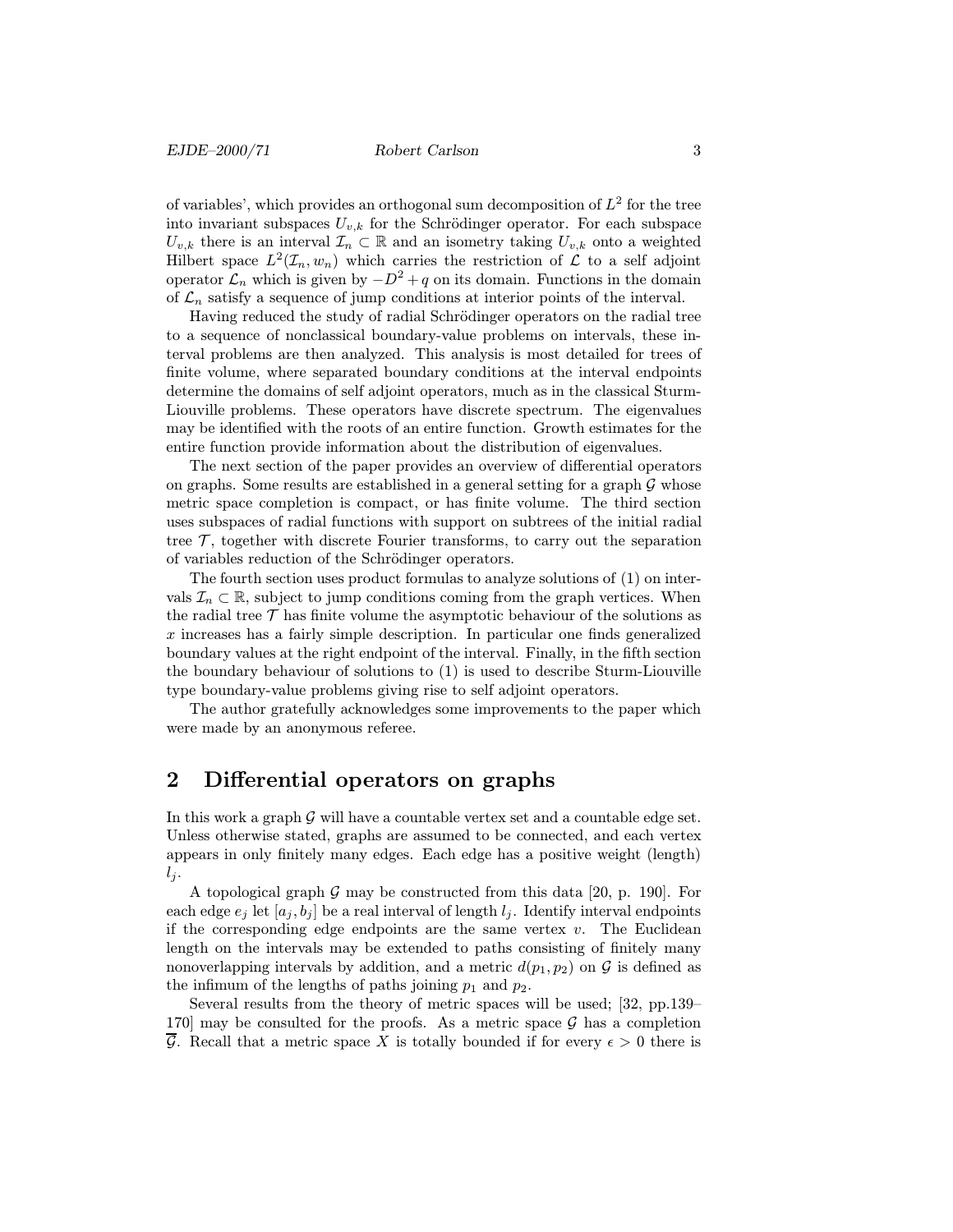a finite set  $x_1, \ldots, x_n \in X$  such that  $\bigcup_k B(x_k, \epsilon)$  covers X. A metric space is compact if and only if it is complete and totally bounded. This gives a picture of graphs with compact completion.

**Proposition 2.1.** A graph G has compact completion  $\overline{G}$  if and only if for every  $\epsilon > 0$  there is a finite set of edges  $e_k$ ,  $k = 1, \ldots, n$  such that for every  $y \in \mathcal{G}$ there is a edge  $e_k$  and a point  $x_k \in e_k$  such that  $d(x_k, y) < \epsilon$ .

The identification of edges  $e_j$  with intervals facilitates the discussion of function spaces and differential operators. Let  $L^2(\mathcal{G})$  denote the Hilbert space  $\bigoplus_i L^2(e_i)$  with the inner product

$$
\langle f, g \rangle = \int_{\mathcal{G}} f \overline{g} = \sum_{j} \int_{a_j}^{b_j} f_j(x) \overline{g_j(x)} dx, \quad f = (f_1, f_2, \dots).
$$

A formal differential operator  $L = -D^2 + q$  acts componentwise on functions  $f \in L^2(\mathcal{G})$  in its domain. In our initial discussion the functions q are assumed to be real valued, measurable, and bounded. The boundedness requirement will be relaxed when radial operators are discussed.

In this paper the differential operators on  $G$  will have a common dense domain  $\mathcal{D}_0$ . To describe  $\mathcal{D}_0$  we first distinguish interior vertices, which have more than one incident edge, from boundary vertices which have a single incident edge. Edges  $e_k$  incident on a vertex v are denoted  $e_k \sim v$ . The functions  $f \in \mathcal{D}_0$  are  $C^{\infty}$  on each (closed) edge, vanish except on finitely many edges, vanish in a neighborhood of each boundary vertex, and satisfy the continuity and derivative conditions

$$
f_j(v) = f_k(v), \quad e_j, e_k \sim v,\tag{2}
$$

$$
\sum_{e_k \sim v} f'_k(v) = 0.
$$

The derivatives here are computed in local coordinates where  $v$  corresponds to the left endpoint of each edge interval.

The operator  $L_0 = -D^2 + q$  with domain  $\mathcal{D}_0$  is symmetric on  $L^2(\mathcal{G})$ . By essentially classical calculations [6] one may show that the adjoint operator  $L_0^*$  is  $-D^2 + q$  acting on a domain  $\mathcal{D}_1$ . The domain  $\mathcal{D}_1$  consists of those functions  $f \in$  $L^2(\mathcal{G})$  for which the components  $f_n$  and  $f_n^{(1)}$  are continuous,  $f_n^{(1)}$  is absolutely continuous on  $[a_n, b_n]$ ,  $Lf \in L^2(\mathcal{G})$ , and the vertex conditions (2) are satisfied at interior vertices.

Since multiplication by q is a bounded self adjoint operator on  $L^2(G)$ , the operator  $-D^2 + q$  will be self adjoint on a domain  $\mathcal{D} \supset \mathcal{D}_0$  if and only if  $-D^2$  is self adjoint on  $\mathcal{D}$  [29, p. 162]. For now we restrict our attention to the operator  $-D^2$ . Integration by parts shows that  $-D^2$  on the domain  $\mathcal{D}_0$  has the associated positive quadratic form

$$
Q(f,g) = \int_{\mathcal{G}} f'\overline{g'}
$$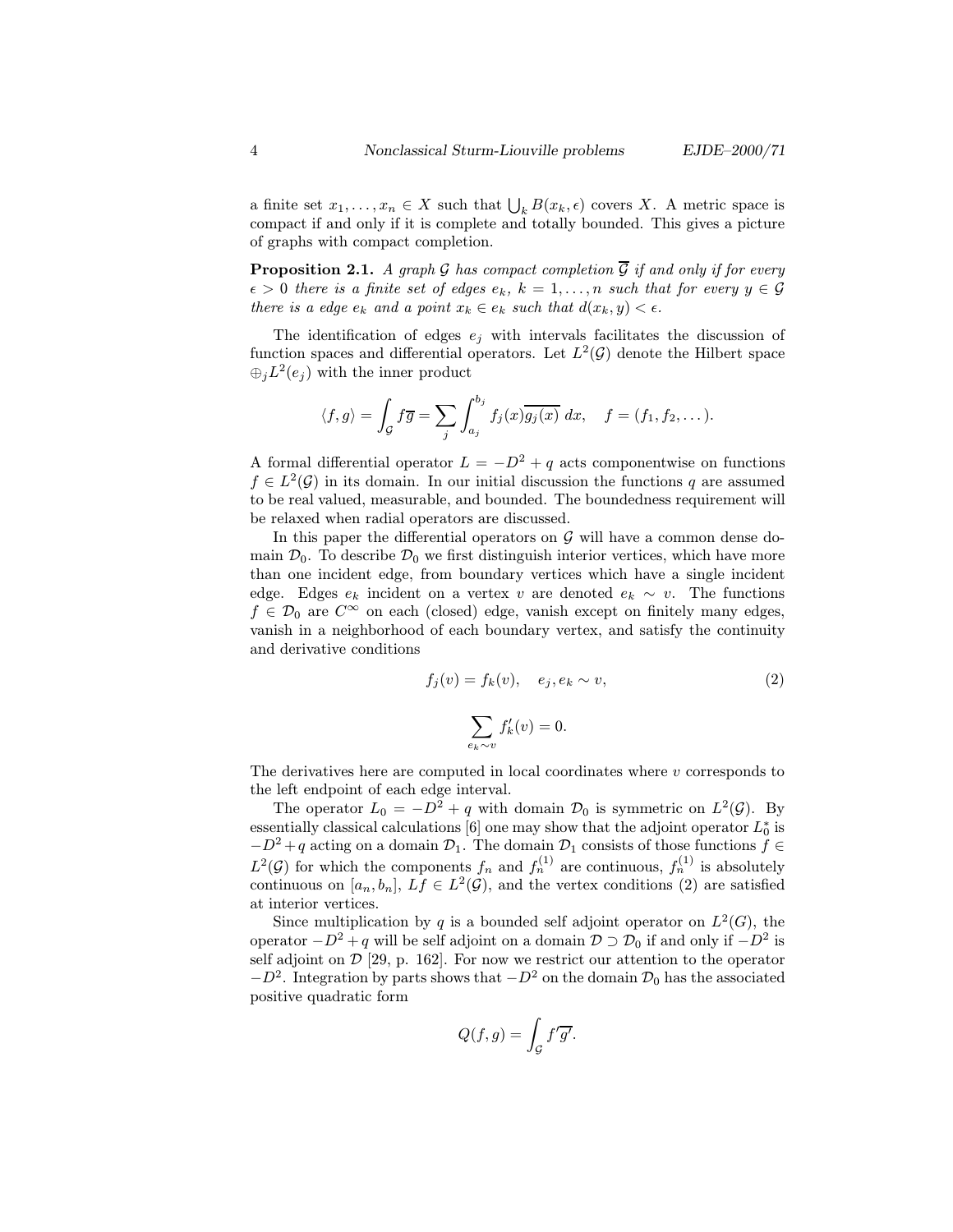Symmetric operators with positive forms always have self adjoint extensions (the Friedrich's extension).

It will be convenient to have criteria which insure that various self adjoint extensions of  $L_0$  have compact resolvent, so that the spectrum will consist of a discrete set of eigenvalues of finite multiplicity. Some results in this direction may be achieved by employing the form Q. We start with a compactness result in the space  $C(\overline{\mathcal{G}})$  of continuous functions on the metric completion of  $\mathcal G$  with the sup norm.

**Theorem 2.2.** Suppose that  $\mathcal{G}$  is a connected graph which has a compact metric completion  $\overline{\mathcal{G}}$ . Let B denote the set of continuous functions on  $\mathcal{G}$  which are absolutely continuous on each edge, and satisfy

$$
\int_{\mathcal{G}} |f|^2 + |f'|^2 \le 1.
$$

Then each function  $f \in B$  has a unique continuous extension to  $\overline{G}$ , and the (extended) set B has compact closure in  $C(\overline{\mathcal{G}})$ .

*Proof.* Since  $G$  has a compact metric completion, it has a finite diameter  $L$ . There is a simple path  $\gamma \subset \mathcal{G}$  of length at least  $L/2$ . For any function  $f \in B$ the Cauchy-Schwarz inequality gives the integral bound

$$
\int_{\gamma} |f| \leq (\int_{\mathcal{G}} |f|^2)^{1/2} (L/2)^{1/2} \leq (L/2)^{1/2}.
$$

Thus there is a point  $x_0 \in \mathcal{G}$  such that  $|f(x_0)| \leq (L/2)^{-1/2}$ .

Pick any other point  $x \in \mathcal{G}$  and connect  $x_0$  and x by a simple path of length at most  $L$ . Integrate along the path (using the continuity of  $f$  across the vertices) to get

$$
|f(x) - f(x_0)|^2 = |\int_{x_0}^x f'(t) dt|^2 \le d(x, x_0) \int_{x_0}^x |f'(t)|^2 dt.
$$

This gives a uniform bound for each  $f \in B$ . Replacing  $x_0$  above by another point  $y \in \mathcal{G}$  shows that the functions in B are uniformly equicontinuous.

By  $[32, p. 149]$  the functions in B extend by continuity to a uniformly equicontinuous family on the completion of  $G$ . The Arzela-Ascoli theorem [32, p. 169] then gives the result.  $\Box$ 

If G has finite volume then a uniformly convergent sequence also converges in  $L^2$ . Moreover the compactness of the set B will imply compactness of the resolvent for self adjoint extensions of  $L_0$  whose associated quadratic form is  $Q$ [30, p. 245].

**Corollary 2.3.** If G has finite volume then B has compact closure in  $L^2$ . If L is a self adjoint extension of  $L_0$  whose associated quadratic form is

$$
\langle Lf, g \rangle = \int_{\mathcal{G}} f' \overline{g'}
$$

then L has a compact resolvent.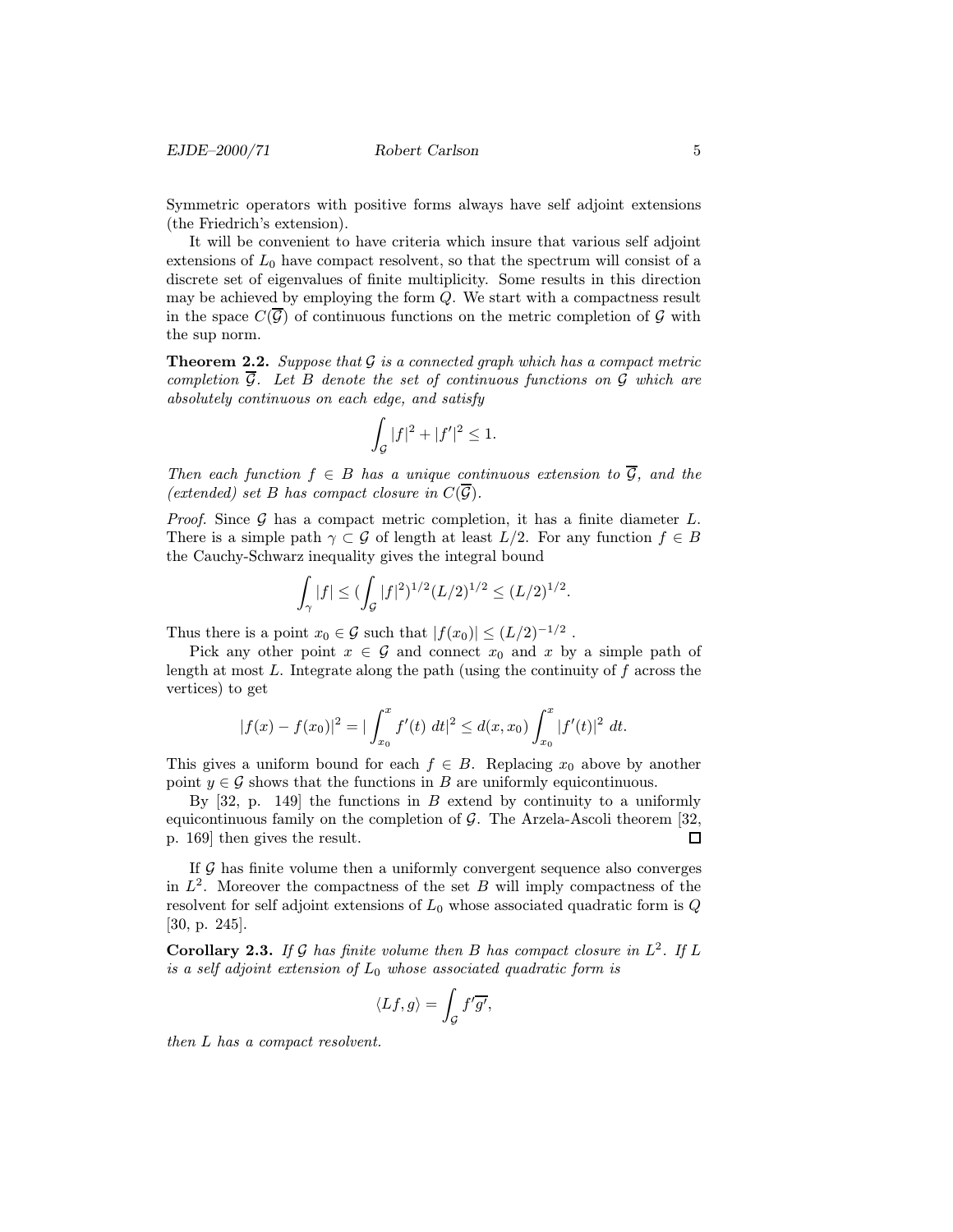When  $\mathcal G$  has finite volume, explicit lower bounds on (nonconstant) eigenvalues may be obtained via the next lemma.

Proposition 2.4. Suppose that f is real valued,

$$
\int_{\mathcal{G}} f^2 = 1
$$

and  $f(x)=0$  for some  $x \in \mathcal{G}$ . Then

$$
\int_{\mathcal{G}} (f')^2 \geq vol(\mathcal{G})^{-2}.
$$

*Proof.* There is some point  $y \in \mathcal{G}$  such that  $f^2(y) \geq vol(\mathcal{G})^{-1}$ . Connect y to x by a simple path  $\gamma$ . By the Cauchy-Schwarz inequality

$$
vol(\mathcal{G})^{-1} \le f(y)^2 = [f(y) - f(x)]^2 = [\int_{\gamma} f'(t) \ dt]^2 \le vol(\mathcal{G}) \int_{\mathcal{G}} |f'|^2 \ dV.
$$

One may consider whether the finite volume hypothesis in Corollary 2.3 may be relaxed to the assumption that the diameter of  $\mathcal G$  is finite, or that the completion of  $\mathcal G$  is compact. We will sketch the construction of a counterexample. Start with the half open interval  $(0, 1]$ , and place vertices at the points  $1/n$ ,  $n \geq 2$ . At each of these vertices attach  $K_n$  loops of length  $r_n$ , with  $\lim_{n\to\infty} r_n = 0$ . The resulting graph has finite diameter and compact completion. Next, construct smooth functions which have a constant value  $c_n > 0$  on the loops at  $1/n$ , and which vanish at x if the distance from x to the set of loops at  $1/n$ exceeds  $\sigma_n > 0$ . By a suitable selection of the constants  $K_n$ ,  $r_n$ ,  $c_n$  and  $\sigma_n$ , one finds symmetric operators  $L_0$  which are bounded by any positive number  $\epsilon$  on a subspace of infinite dimension. In particular no self adjoint extension can have compact resolvent.

# 3 Decomposing  $L^2(\mathcal{T})$  of a radial tree

A graph is a tree if it is connected and simply connected. A weighted tree is a radial tree if there is a vertex  $R$ , the root, such that the degree of vertices and the lengths of edges are functions of the distance from  $R$ . A (formal) Schrödinger operator  $-D^2 + q$  on a radial tree T will be called formally radial if q is a function of the distance from R.

Since the formally radial operator  $L_0 = -D^2 + q$  with the domain  $\mathcal{D}_0$  is symmetric and bounded below, it has self adjoint extensions. Such a self adjoint Schrödinger operator on a radial tree will be called radial if the domain is invariant under the automorphisms of the tree which fix  $R$ . One of the main goals of this work is to describe in detail some radial Schrödinger operators. In pursuit of this goal, the symmetries of the tree will be used to decompose  $L^2(\mathcal{T})$ . Similar decompositions appear in [23] and [31].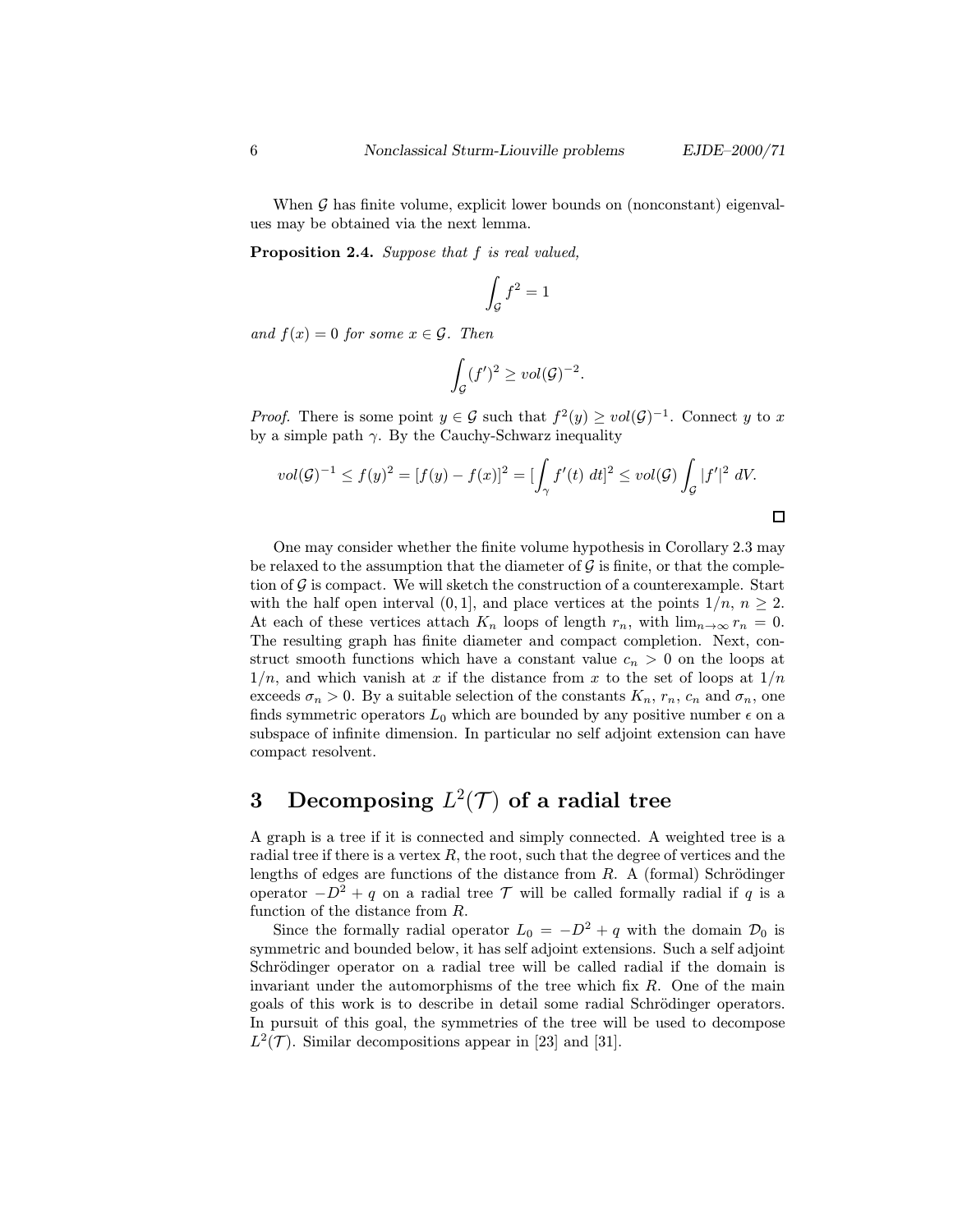Radial trees are closely associated to a class of abelian groups. Given a finite or infinite sequence of positive integers  $\delta(0), \delta(1), \ldots$ , let  $\mathbb{Z}_{\delta(i)}$  denote the additive group of integers modulo  $\delta(j)$ . The group  $\mathcal{Z} = \bigoplus_i \mathbb{Z}_{\delta(i)}$  will be the complete direct sum of the groups  $\mathbb{Z}_{\delta(i)}$ , whose elements are sequences with *i*-th component from  $\mathbb{Z}_{\delta(i)}$ . Addition is performed componentwise in  $\mathbb{Z}_{\delta(i)}$ .

It will help to establish some notation for the tree (see Figure 2). If  $u, w \in \mathcal{T}$ , say that w is below u if the simple path from w to R contains u. Points  $w \in \mathcal{T}$ have a metric depth, which is the distance from the root. The vertices  $v$  have a combinatorial depth  $j$ , which is the number of edges separating  $v$  from the root R. Below each vertex with combinatorial depth j will be  $\delta(i)$  incident edges. The classical degree of the root is thus  $\delta(0)$ , while the degree of vertices with combinatorial depth  $j > 0$  is  $\delta(j) + 1$ . The vertices at combinatorial depth  $j > 0$ may be identified with the elements of the group  $\mathcal{Z}_j = \bigoplus_{i=0}^{j-1} \mathbb{Z}_{\delta(i)}$ . Similarly, edges may be indexed by their vertex of greatest depth. The number of edges extending from depth  $j-1$  to j is  $N_j = \prod_{i=0}^{j-1} \delta(i)$ . The full group  $\mathcal Z$  may be identified with the set of all simple paths of maximal length starting at the root.



Figure 2: A radial tree with  $\delta(0) = 3$ ,  $\delta(1) = 2$ 

With this identification the group  $Z$  acts on the tree by permuting vertices and edges. In particular the components  $(0,\ldots,0,\mathbb{Z}_{\delta(i)},0,\ldots)$  rotate subtrees. Using this group action the space  $L^2(\mathcal{T})$  will be decomposed into a countable orthogonal sum of invariant subspaces for the radial Schrödinger operators, with certain symmetries  $[31]$ . The reduced Schrödinger operators may then be interpreted as differential operators defined on intervals of R.

Two types of subtrees will be associated with vertices  $v$  having incident edges below them.  $T_v$  will denote the subtree rooted at v and consisting of all vertices and edges below v. For  $l \in \mathbb{Z}_{\delta(j)}$ , let  $S_{v,l}$  denote the tree rooted at v, but containing only the one edge  $(v, l)$  immediately below v and all vertices and edges below that edge.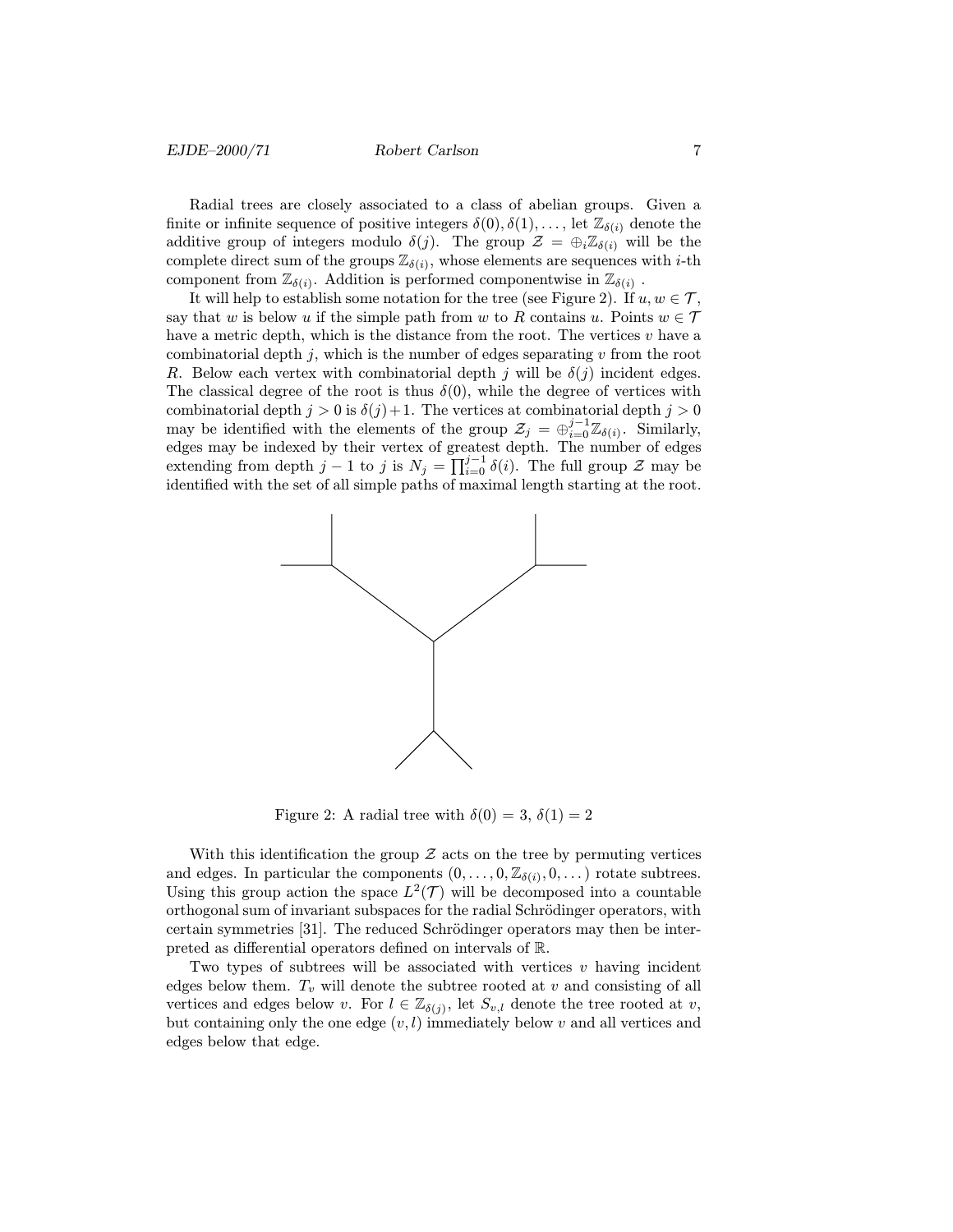Next we introduce a collection of subspaces  $U_{v,k}$  of  $L^2(\mathcal{T})$ , defined for  $k =$  $0,\ldots,\delta(0)-1$  if  $v=R$ , and defined for  $k=1,\ldots,\delta(j)-1$  if v has depth  $j>0$ . To construct these subspaces, begin with the functions  $f$  which are radial on the tree  $S_{v,0}$ , and which vanish on the complement of  $T_v$ . For  $k = 1, \ldots, \delta(j)-1$ the subspace  $U_{v,k}$  is the set of functions satisfying

$$
f(t_l) = e^{2\pi i k l / \delta(j)} f(t_0), \quad t_l \in S_{v,l},
$$
\n(3)

$$
l = 0, \ldots, \delta(j) - 1, \quad k = 1, \ldots, \delta(j) - 1,
$$

where the points  $t_l \in S_{v,l}$  have the same metric depth as  $t_0$ . In case  $v = R$ , the subspace  $U_{R,0}$  consists of all radial functions on  $\mathcal{T}$ .

**Theorem 3.1.** The distinct subspaces  $U_{v,k}$  are orthogonal, and their linear span is dense in  $L^2(\mathcal{T})$ .

*Proof.* For two distinct vertices  $v, w$ , the trees  $T_v$  and  $T_w$  are either disjoint, in which case the subspaces  $U_{v,k}$  and  $U_{w,m}$  are obviously orthogonal, or after a possible relabeling, v lies above w. Notice that each element f of  $U_{v,k}$  is radial when restricted to  $T_w$ . If w has combinatorial depth j and  $g \in U_{w,m}$  the calculation

$$
\int_{T_w} f\bar{g} = \sum_{l=0}^{\delta(j)-1} \int_{S_{w,l}} f(x_l)\bar{g}(x_l)
$$

$$
= \sum_{l=0}^{\delta(j)-1} \int_{S_{w,0}} f(x_0)\bar{g}(x_0)e^{-2\pi ilm/\delta(j)} = 0, \quad m = 1,\ldots,\delta(j)-1,
$$

shows that  $U_{w,m}$  is orthogonal to functions f which are radial on  $T_w$ .

If  $k \neq m$  the orthogonality of functions  $f \in U_{v,k}$  and  $g \in U_{v,m}$  is established with a similar computation,

$$
\int_{T_v} f\bar{g} = \sum_{l=0}^{\delta(j)-1} \int_{S_{v,0}} f(x_0) e^{2\pi ilk/\delta(j)} \bar{g}(x_0) e^{-2\pi ilm/\delta(j)}
$$

$$
= \int_{S_{v,0}} f(x_0)\bar{g}(x_0) \sum_{l=0}^{\delta(j)-1} e^{2\pi i l(k-m)/\delta(j)} = 0, \quad k-m \neq 0 \mod \delta(j).
$$

Turning to the denseness of the linear span of the spaces  $U_{v,k}$ , define

$$
V_j = \oplus_{v,k} U_{v,k}, \quad \text{depth}(v) \leq j.
$$

The main idea is to show that for each nonnegative integer j the subspace  $V_i$ includes all functions vanishing below the vertices with combinatorial depth  $j+1$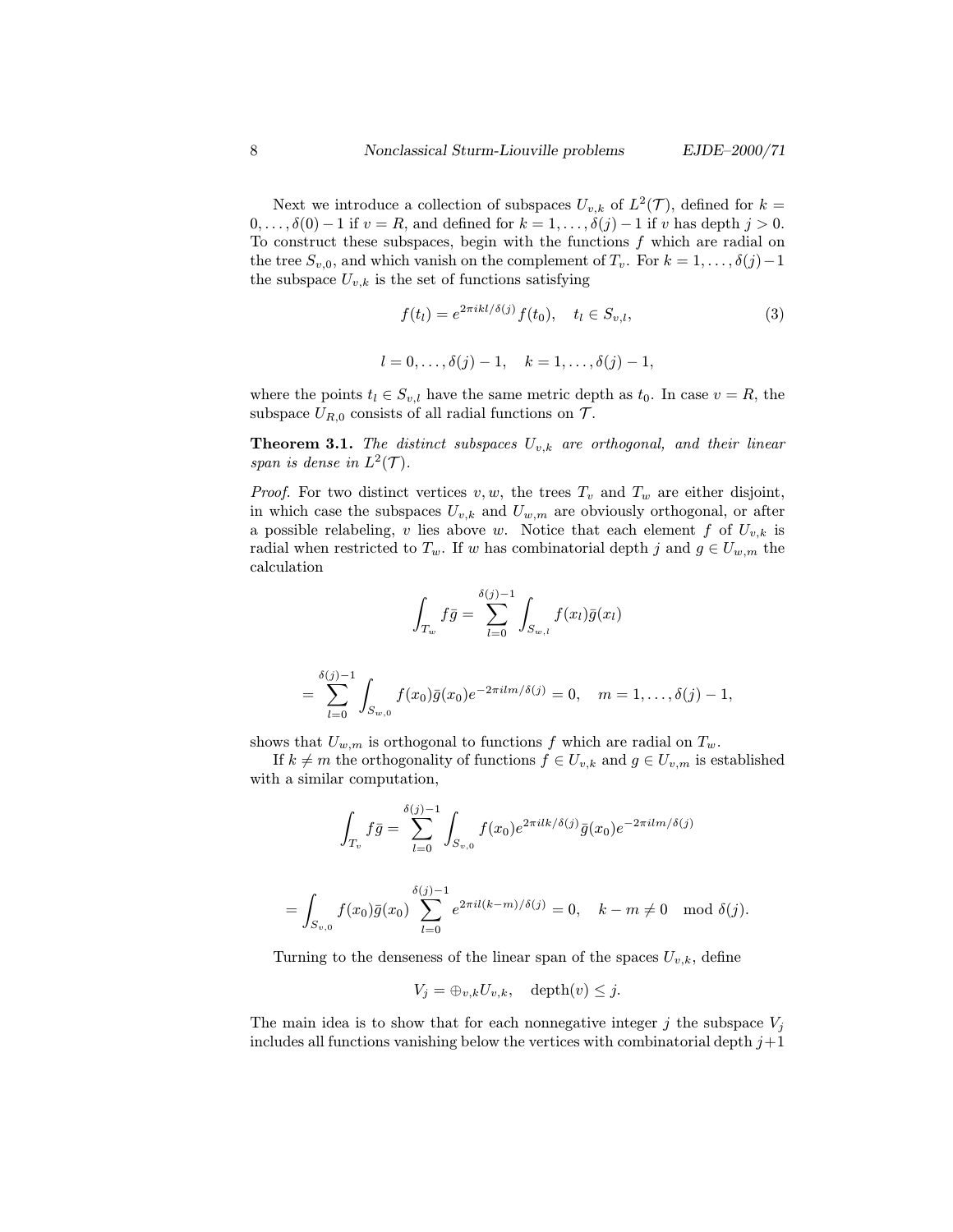and all functions which are radial on each  $S_{v,l}$  if the combinatorial depth of v is j. The proof is by induction.

For  $j = 0$  we want to show that any function f supported on an edge  $(R, m)$ incident on R may be written as a linear combination of functions  $f_k \in U_{R,k}$ ,  $k = 0, \ldots \delta(0) - 1$ . For  $t_0$  in edge  $(R, 0)$  and  $t_m$  in edge  $(R, m)$  at the same depth, define  $f_k$  by  $f_k(t_0) = f(t_m)$ . Another discrete Fourier transform calculation gives

$$
\frac{1}{\delta(0)} \sum_{k=0}^{\delta(0)-1} e^{-2\pi i k m/\delta(0)} f_k(t_l)
$$
 (4)

$$
= \frac{1}{\delta(0)} \sum_{k=0}^{\delta(0)-1} e^{-2\pi i k m/\delta(0)} e^{2\pi i k l/\delta(0)} f_k(t_0) = \begin{cases} f(t_m) & l=m\\ 0 & l \neq m \end{cases}.
$$

Similarly, the linear combinations of functions  $f_k \in U_{R,k}$  includes all functions which are radial on each  $S_{R,l}$ .

To complete the argument suppose the induction hypothesis is true for  $i < j$ . For a vertex v with combinatorial depth j the radial functions on  $T_v$  are in  $V_{j-1}$  by the induction hypothesis. With the addition of the subspaces  $U_{v,k}$  for  $k = 1, \ldots, \delta(j) - 1$  the argument used for the root R may be adopted with trivial modifications to handle the general case.

 $\Box$ 

Consider next how the subspaces  $U_{v,k}$  may be used to reduce certain differential operators on the tree  $\mathcal T$  to a sequence of differential operators with interior point conditions on intervals  $\mathcal{I}_n$ . Take a vertex v with combinatorial depth n and metric depth  $x_n$ . Let  $l_{j+1}$  be the length of the edges joining vertices at combinatorial depth j to vertices at combinatorial depth  $j+1$ . For  $j \geq n$  define a sequence of real numbers  $x_j$  by  $x_{j+1} = x_j + l_{j+1}$ , and take  $\mathcal{I}_n = \bigcup_j [x_j, x_{j+1}]$ .

For  $x \in \mathcal{I}_n$ , the mapping which sends  $f \in U_{v,k}$  to its value  $f(t)$  at a point  $t \in S_{v,0}$  with metric depth x in T is an isometric bijection from  $U_{v,k}$  to a weighted space  $L^2(\mathcal{I}_n, w_n)$ . The weight function  $w_n(x)$  is equal to  $N_n^{-1}N_{j+1}$ on the interval  $[x_j, x_{j+1})$  where as before  $N_j = \prod_{k=0}^{j-1} \delta(k)$ . The weighted inner product is

$$
\langle f, g \rangle = \sum_{j \ge n} \int_{x_j}^{x_{j+1}} w_n(x) f(x) \overline{g}(x) \, dx.
$$

Self adjoint operators  $\mathcal{L} = -D^2 + q$  on  $L^2(\mathcal{T})$  may be constructed in the following manner. For the given radial potential  $q$ , find self adjoint operators  $\mathcal{L}_n = -D^2 + q$  on  $L^2(\mathcal{I}_n, w_n)$ . Use the identification of  $L^2(\mathcal{I}_n, w_n)$  with the spaces  $U_{v,k}$  to map f in the domain of  $\mathcal{L}_n$  into  $L^2(\mathcal{T})$ , and similarly identify  $\mathcal{L}_n f$  with  $\mathcal{L} f$ . To satisfy the vertex conditions (2) the functions in the domain of  $\mathcal{L}_n$  must satisfy the jump conditions

$$
f(x_j^-) = f(x_j^+), \quad f'(x_j^-) = \delta(j)f'(x_j^+), \quad j > n.
$$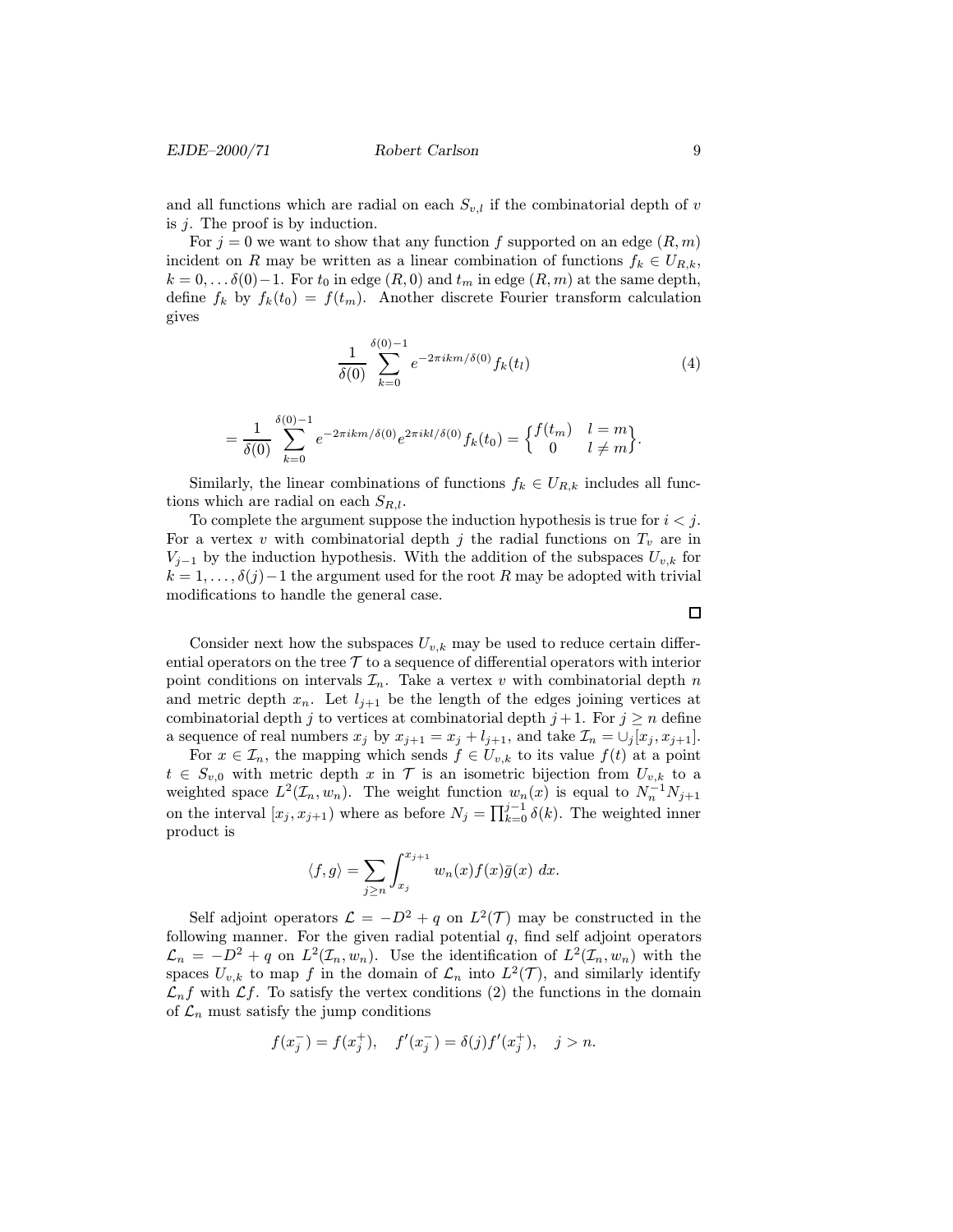In addition there are vertex conditions at  $v$  which must be satisfied. For vertices v other than the root, functions in  $U_{v,k}$  vanish in the complement of  $T_v$ , so we must have the boundary condition  $f(x_n) = 0$ . The required vanishing of the sum of the derivatives at v is always satisfied in  $U_{v,k}$  since

$$
\sum_{l=0}^{S(n)-1} e^{2\pi i k l/\delta(n)} = 0, \quad k = 1, \dots, \delta(n) - 1.
$$

The same considerations apply at the root for the spaces  $U_{R,k}$  if  $k \neq 0$ . When  $k = 0$  there are two cases to consider. If  $\delta(0) = 1$  then any of the classical Sturm-Liouville conditions  $a_1f(x_0) + b_1f(x_0) = 0$  with  $a_1, b_1 \in \mathbb{R}$  may be imposed. If  $\delta(0) > 1$  the interior vertex conditions (2) must be satisfied at the root. This can be achieved for the subspace  $U_{R,0}$  by imposing the condition  $f'(x_0) = 0.$ 

# 4 Solving  $-y'' + qy = \lambda y$  with jump conditions

The symmetries of a radial tree have provided a decomposition of  $L^2(\mathcal{T})$  into orthogonal subspaces  $U_{v,k}$  which may be identified with a weighted Hilbert space  $L^2(\mathcal{I}_n, w_n)$  on a real interval  $\mathcal{I}_n$ . By means of this identification, certain self adjoint operators  $\mathcal{L}_n = -D^2 + q$  on  $L^2(\mathcal{I}_n, w_n)$  may be used to construct self adjoint operators  $\mathcal{L} = -D^2 + q$  on  $L^2(\mathcal{T})$ . Functions in the domain of  $\mathcal{L}_n$  are required to satisfy the interior point jump conditions

$$
f(x_j^-) = f(x_j^+), \quad f'(x_j^-) = \delta(j)f'(x_j^+), \quad j > n. \tag{5}
$$

In addition, one of the left endpoint boundary conditions  $a_1f(x_n)+b_1f(x_n)=0$ is imposed.

This section will provide an analysis of solutions to (1) satisfying (5). It is convenient to define  $x_{\infty} = \lim_j x_j$ ; the value will be  $+\infty$  when  $\sum_j l_j = \infty$ . The behaviour of solutions to (1) as  $x \to x_{\infty}$  has implications for the explicit description of domains for the operators  $\mathcal{L}_n$  in terms of generalized boundary conditions at  $x_{\infty}$ . The growth of solutions as  $|\lambda| \to \infty$  will be used to analyze the distribution of eigenvalues. In the discussion of operators  $\mathcal{L}_n = -D^2 + q$  on  $L^2(\mathcal{I}_n, w_n)$  the functions q are still assumed to be real valued and measurable, but the previous boundedness requirement will be relaxed.

For notational convenience the sequence  $x_n, x_{n+1}, \ldots$  in  $\mathcal{I}_n$  will be reindexed as  $x_0, x_1, \ldots$ . The same reindexing will apply to interval lengths  $l_i = x_i - x_{i-1}$ , the branching numbers  $\delta(j)$ , and the edge counts  $N_j$ . The weight  $w_n$  will simply be denoted  $w(x)$ .

A piecewise linear rescaling of variables converts the operator  $-D^2 + q(x)$ subject to the jump conditions (5) into a more conventional form. Define

$$
\xi = \frac{x}{N_{j+1}} + \sum_{k=1}^{j} \frac{x_k}{N_k}, \quad x_j \le x < x_{j+1}, \quad N_j = \prod_{i=0}^{j-1} \delta(i). \tag{6}
$$

δ(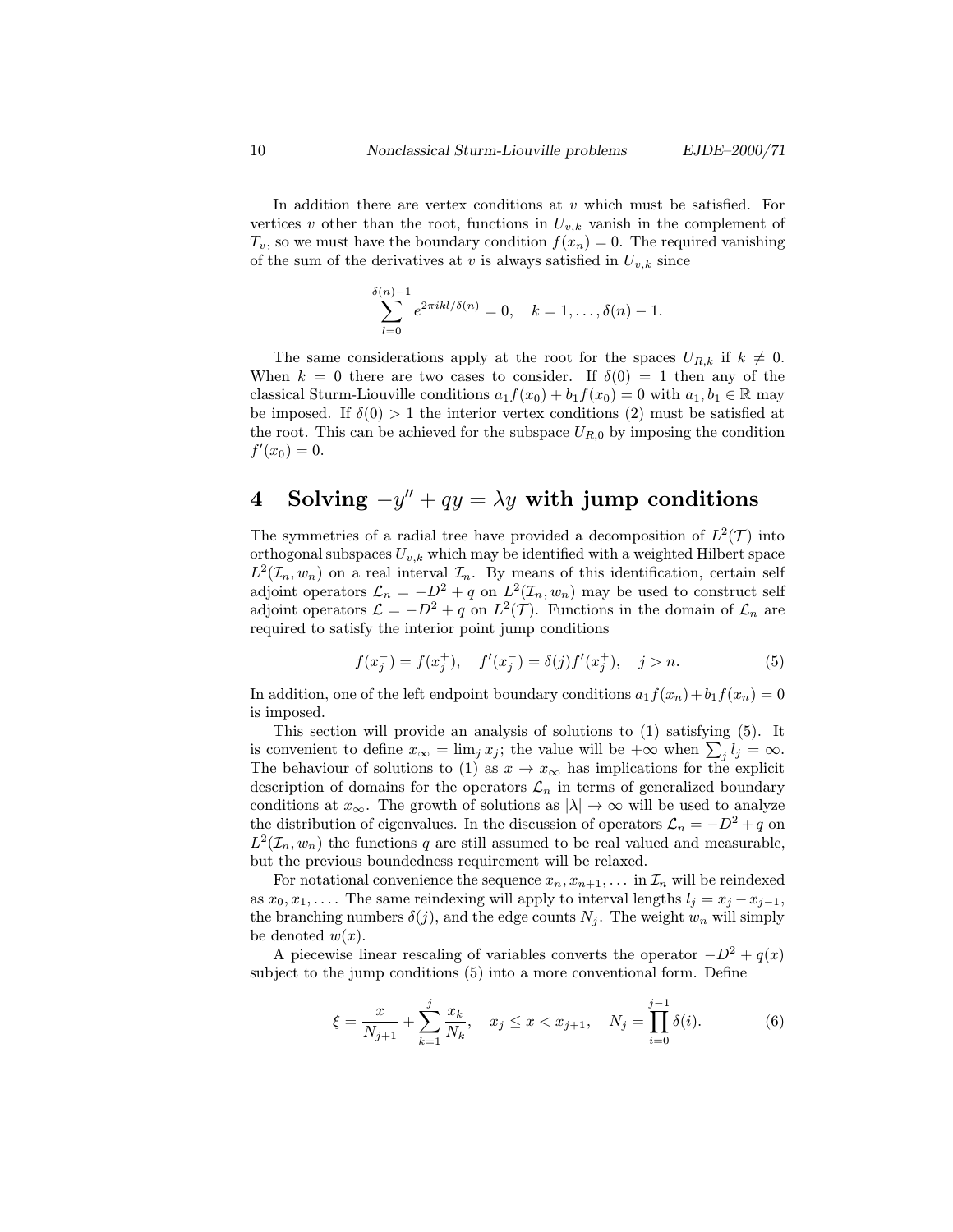EJDE–2000/71 Robert Carlson 11

Let  $\xi_j = \xi(x_j)$  and observe that  $\xi_{j+1} - \xi_j = (x_{j+1} - x_j)/N_{j+1}$ . If f satisfies the jump conditions (5) then  $F(\xi) = f(x)$  is continuous with a continuous derivative on  $[\xi_0, \xi_\infty)$ .

Similarly, if  $Y(\xi) = y(x)$ ,  $Q(\xi) = q(x)$  and

$$
W(\xi) = N_{j+1}, \quad \xi_j \le x < \xi_{j+1},
$$

then the equation

$$
-y'' + q(x)y = \lambda y
$$

becomes

$$
-Y'' + W(\xi)^2 Q(\xi)Y = \lambda W(\xi)^2 Y.
$$
\n<sup>(7)</sup>

The usual reduction to an integral equation and the method of successive approximations may be applied to the equation in this form. If  $z_1 = Y$ ,  $z_2 = Y'$ then the integral equation is

$$
\begin{pmatrix} z_1(\xi) \\ z_2(\xi) \end{pmatrix} = \begin{pmatrix} z_1(\xi_0) \\ z_2(\xi_0) \end{pmatrix} + \int_{\xi_0}^{\xi} \begin{pmatrix} 0 & 1 \\ W(s)^2[Q(s) - \lambda] & 0 \end{pmatrix} \begin{pmatrix} z_1(s) \\ z_2(s) \end{pmatrix} ds.
$$

Notice in particular that

$$
\int_{\xi_0}^{\xi_j} W(s)^2 \ ds = \sum_{i=0}^{j-1} N_{i+1}^2(\xi_{i+1} - \xi_i) = \sum_{i=0}^{j-1} N_{i+1}(x_{i+1} - x_i) = \sum_{i=0}^{j-1} N_{i+1} l_{i+1},
$$

so that the function  $W^2$  will be integrable on  $[\xi_0, \xi_\infty)$  if the graph has finite volume. If in addition  $W(\xi)^2 Q(\xi)$  is integrable on  $[\xi_0, \xi_\infty)$  the usual Picard iteration method yields a sequence of successive approximations which converge uniformly to the desired solution on  $[\xi_0, \xi_\infty)$ . [8, p. 97–98]

### 4.1 Basic description of solutions to (1)

The jump conditions (5) determine the initial data  $y(x_j^+), y'(x_j^+)$  from the data  $y(x_j^-), y'(x_j^-)$ , so solutions on one subinterval  $[x_j, x_{j+1}]$  have a unique continuation to  $\mathcal{I}_n$ . In particular this shows that the space of solutions to (1) on  $\mathcal{I}_n$ satisfying (5) has dimension 2 as a complex vector space.

On each interval  $[x_i, x_{i+1}]$  the space of solutions of (1) has a basis  $c(x, x_i, \lambda)$ ,  $s(x, x_i, \lambda)$  satisfying

$$
c(x_j, x_j, \lambda) = 1, \quad s(x_j, x_j, \lambda) = 0,
$$
  
\n
$$
c'(x_j, x_j, \lambda) = 0, \quad s'(x_j, x_j, \lambda) = 1.
$$
\n(8)

In addition a basis  $c(x, \lambda), s(x, \lambda)$  may be obtained by continuation of the basis  $c(x, x_0, \lambda), s(x, x_0, \lambda)$  to the entire interval  $\mathcal{I}_n$ .

The continuation of solutions of (1) from  $[x_0, x_1]$  to subsequent intervals  $[x_i, x_{i+1}]$  may be described using a sequence of transition matrices

$$
\tau_j = \begin{pmatrix} 1 & 0 \\ 0 & \delta^{-1}(j) \end{pmatrix}.
$$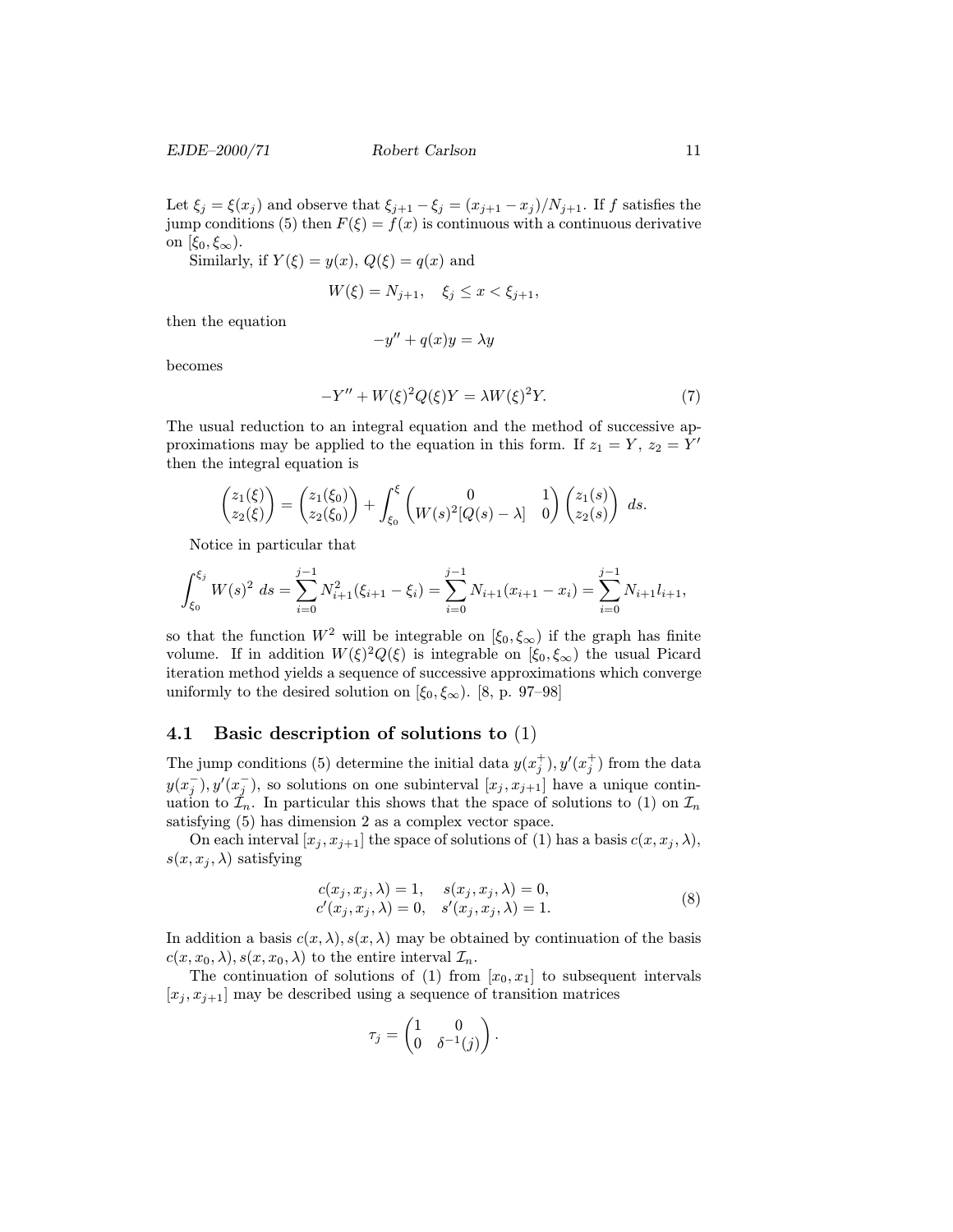At  $x_1^-$  the values and derivatives for the functions c and s are the columns of the  $2\times 2$  matrix

$$
\begin{pmatrix} c(x_1,x_0,\lambda) & s(x_1,x_0,\lambda) \\ c'(x_1,x_0,\lambda) & s'(x_1,x_0,\lambda) \end{pmatrix}.
$$

The matrix  $\tau_1$  takes the vector of initial data at  $x_1^-$  to that at  $x_1^+$  so that the jump conditions (5) are satisfied:

$$
\begin{pmatrix} y(x_1^+) \\ y'(x_1^+) \end{pmatrix} = \tau_1 \begin{pmatrix} y(x_1^-) \\ y'(x_1^-) \end{pmatrix}.
$$

The solutions  $c(x, \lambda)$  and  $s(x, \lambda)$  on the interval  $x_1 \leq x < x_2$  are given by

$$
(c(x,x_1,\lambda),s(x,x_1,\lambda))\tau_1\begin{pmatrix}c(x_1,x_0,\lambda)&s(x_1,x_0,\lambda)\\c'(x_1,x_0,\lambda)&s'(x_1,x_0,\lambda)\end{pmatrix}.
$$

By induction the next result is established.

**Lemma 4.1.** On the interval  $x_j \leq x < x_{j+1}$  the solution matrix  $(c, s)$  for (1) has the form

$$
(c(x,\lambda),s(x,\lambda))
$$

$$
= (c(x, x_j, \lambda), s(x, x_j, \lambda)) \prod_{i=1}^j \tau_i \begin{pmatrix} c(x_i, x_{i-1}, \lambda) & s(x_i, x_{i-1}, \lambda) \\ c'(x_i, x_{i-1}, \lambda) & s'(x_i, x_{i-1}, \lambda) \end{pmatrix}.
$$

Consistent with the usage in this lemma, matrix products are assumed to have factors whose indices decrease from left to right.

The solutions  $c(x, x_j, \lambda), s(x, x_j, \lambda)$  may be compared in a standard way ([13], [27, p. 13]) to the elementary functions  $\cos(\omega[x-x_j]), \omega^{-1}\sin(\omega[x-x_j]),$  where  $(\omega | \omega + \sqrt{\lambda})$ . Let  $\Im(\omega)$  denote the imaginary part of  $\omega$ . Usually these estimates emphasize the  $\lambda$  dependence, but we will also need to make the x dependence explicit. For this reason a sketch of the proof is provided.

#### Lemma 4.2. Define

$$
C_q(x) = \exp(\int_{x_j}^x |q(t)| \ dt) - 1, \quad x_j \leq x \leq x_{j+1}.
$$

If  $|x-x_j| \leq 1$  the solutions  $c(x, x_j, \lambda), s(x, x_j, \lambda)$  of (1) satisfy  $|c(x,x_j,\lambda) - \cos(\omega[x-x_j])| \leq |\omega^{-1}|e^{|\Im\omega|[x-x_j]}C_q(x),$  $|c'(x, x_j, \lambda) + \omega \sin(\omega[x - x_j])| \leq e^{|\Im \omega||x - x_j|} C_q(x),$  $|s(x, x_j, \lambda) - \omega^{-1} \sin(\omega [x - x_j])| \leq |\omega^{-2}|e^{|\Im \omega| [x - x_j]} C_q(x),$  $|s'(x, x_j, \lambda) - \cos(\omega[x - x_j])| \leq |\omega^{-1}|e^{|\Im \omega|[x - x_j]}C_q(x).$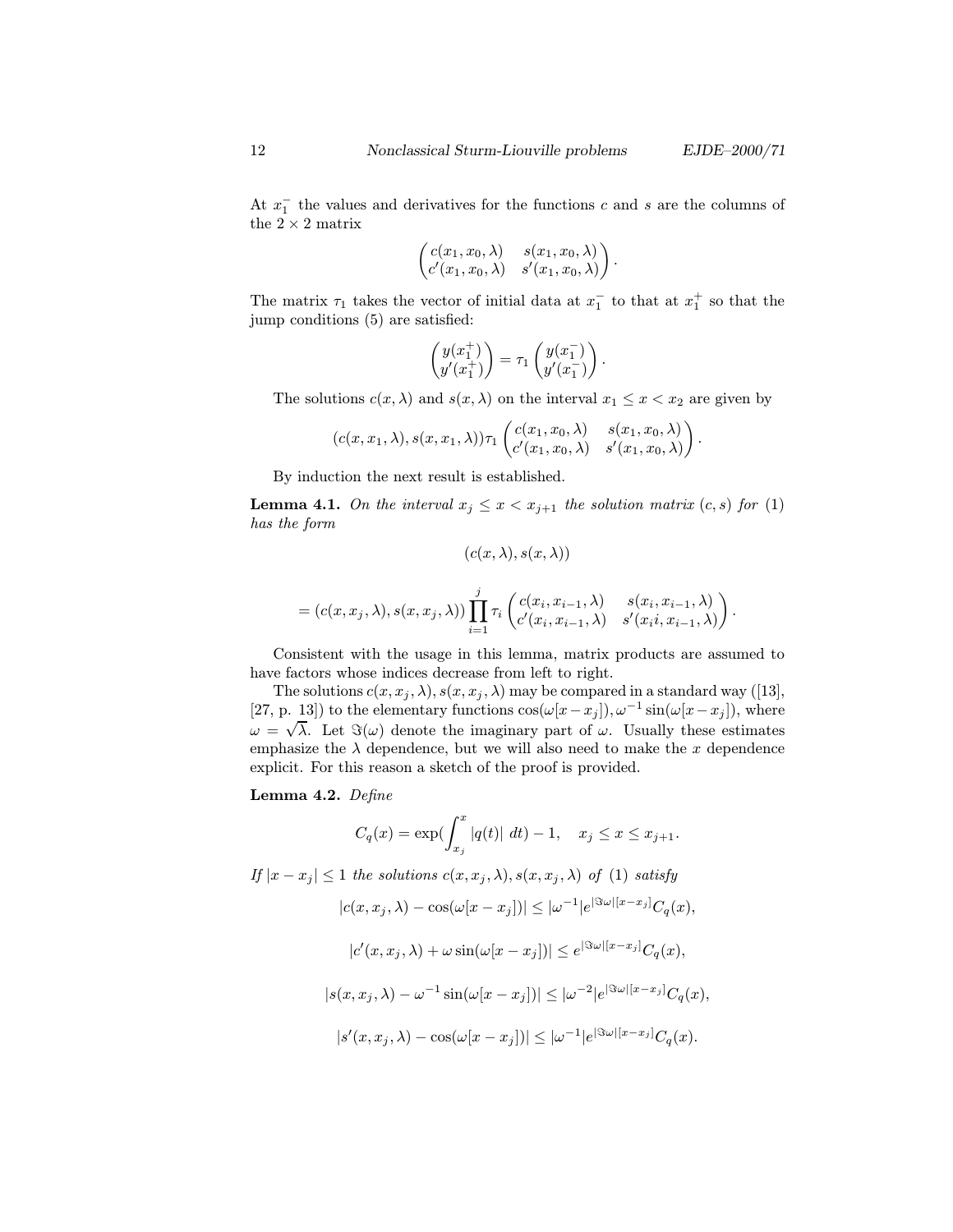### EJDE–2000/71 Robert Carlson 13

*Proof.* There is no loss of generality if we take  $x_j = 0$ . By using the variation of parameters formula, a solution of (1) satisfying  $y(0, \lambda) = \alpha$ ,  $y'(0, \lambda) = \beta$ , with  $\alpha, \beta \in \mathbb{C}$ , may be written as a solution of the integral equation

$$
y(x,\lambda) = \cos(\omega x)\alpha + \frac{\sin(\omega x)}{\omega}\beta + \int_0^x \frac{\sin(\omega[x-t])}{\omega}q(t)y(t,\lambda) dt.
$$
 (9)

Differentiation with respect to  $x$  gives

$$
y'(x,\lambda) = -\omega \sin(\omega x)\alpha + \cos(\omega x)\beta + \int_0^x \cos(\omega[x-t])q(t)y(t,\lambda) dt.
$$
 (10)

Start with the elementary estimates

$$
|\sin(\omega x)|, |\cos(\omega x)| \le e^{|\Im \omega| x}, \quad |\omega^{-1} \sin(\omega x)| = |\int_0^x \cos(\omega t) dt| \le xe^{|\Im \omega| x}.
$$

For  $c(x, 0, \lambda)$  the integral equation (9) and the assumption  $|x| \leq 1$  give

$$
|e^{-|\Im \omega| x}c(x,0,\lambda)| \leq 1 + \int_0^x |q(t)|e^{-|\Im \omega|t}|c(t,0,\lambda)| dt.
$$

By Gronwall's inequality [15, p. 24]

$$
|e^{-|\Im \omega| x}c(x,0,\lambda)| \le \exp(\int_0^x |q(t)| dt).
$$

Thus (9) implies that

$$
|c(x, 0, \lambda) - \cos(\omega x)| \le |\omega^{-1}|e^{|\Im \omega| x} \int_0^x |q(t)| \exp(\int_0^t |q(s)| ds) dt
$$
  
=  $|\omega^{-1}|e^{|\Im \omega| x} [\exp(\int_0^x |q(t)| dt) - 1].$ 

There is a similar inequality for  $s(x, 0, \lambda)$  and (10) leads to the inequalities for  $|y'|$ .  $\Box$ 

Elements of  $\mathbb{C}^2$  are given the Euclidean norm, and  $2 \times 2$  matrices A will have the standard operator norm

$$
||A|| = \sup_{||z|| \le 1} ||Az||, \quad z \in \mathbb{C}^2.
$$

Introduce the matrix

$$
\Omega = \begin{pmatrix} 1 & 0 \\ 0 & \omega \end{pmatrix}.
$$

If q is integrable and the interval  $\mathcal{I}_n$  has finite length, then Lemma 4.2 implies

$$
\|\Omega^{-1}\begin{pmatrix}c(x,x_j,\lambda) & s(x,x_j,\lambda) \\ c'(x,x_j,\lambda) & s'(x,x_j,\lambda)\end{pmatrix}\Omega - \begin{pmatrix}\cos(\omega[x-x_j]) & \sin(\omega[x-x_j]) \\ -\sin(\omega[x-x_j]) & \cos(\omega[x-x_j])\end{pmatrix}\|
$$
  
=  $O(\omega^{-1}\int_{x_j}^{x_{j+1}}|q(x)| dx),$  (11)

the estimates holding uniformly for  $\lambda$  bounded.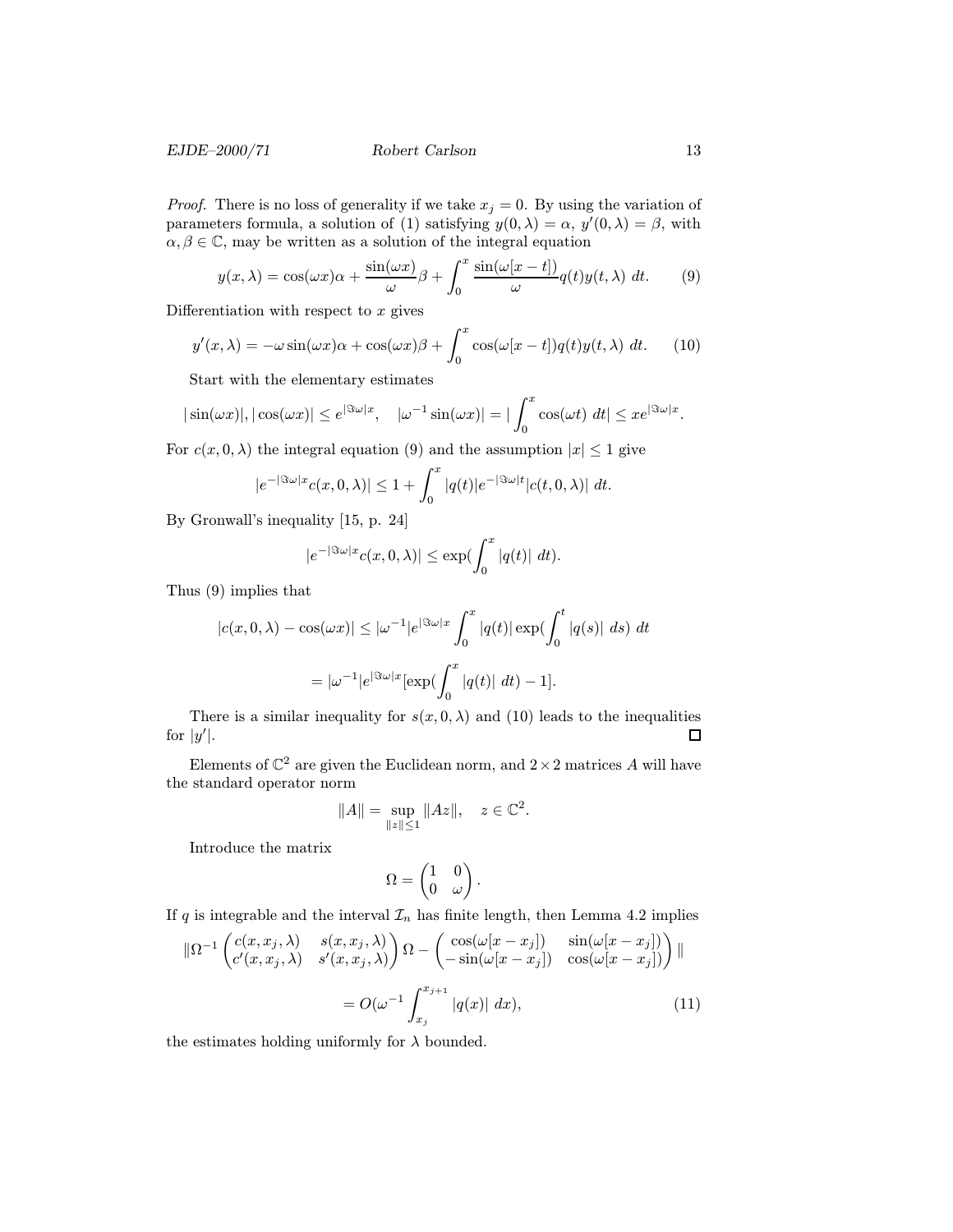## 4.2 Asymptotics for  $c(x, \lambda)$  and  $s(x, \lambda)$

The products arising in Lemma 4.1 may be simplified. For brevity define

$$
R_i(\omega) = \Omega^{-1} \begin{pmatrix} c(x_i, x_{i-1}, \lambda) & s(x_i, x_{i-1}, \lambda) \\ c'(x_i, x_{i-1}, \lambda) & s'(x_i, x_{i-1}, \lambda) \end{pmatrix} \Omega.
$$

Since the matrices  $\tau_i$  and  $\Omega$  commute, we find that

$$
\prod_{i=1}^j \tau_i \begin{pmatrix} c(x_i, x_{i-1}, \lambda) & s(x_i, x_{i-1}, \lambda) \\ c'(x_i, x_{i-1}, \lambda) & s'(x_i, x_{i-1}, \lambda) \end{pmatrix} = \Omega \Biggl[ \prod_{i=1}^j \tau_i R_i(\omega) \Biggr] \Omega^{-1}.
$$

It will help to see that the matrix products have a limit as  $j \to \infty$ . The first result addresses the case when the tree  $\mathcal T$  has finite metric depth.

**Lemma 4.3.** Suppose that q is integrable and  $\sum_j l_j < \infty$ . As  $j \to \infty$  the product  $\prod_{i=1}^{j} \tau_i R_i(\omega)$  converges uniformly on compact subsets of  $\mathbb{C}^* = \mathbb{C} \setminus \{0\}$ to a meromorphic matrix function  $M_1(\omega)$ . If  $\delta(j) > 1$  for infinitely many j, then for each  $\omega$  we have  $\det(M_1(\omega)) = 0$ .

*Proof.* Let K be a compact subset of  $\mathbb{C}^*$ , and write  $R_i(\omega)$  as a perturbation of the identity,  $R_i(\omega) = I + E_i(\omega)$ . Now consider a product

$$
\prod_{i=k}^{l} \tau_i R_i(\omega) = \prod_{i=k}^{l} [\tau_i + \tau_i E_i].
$$

Expand the product as a sum, with each summand the product of  $l - k + 1$ matrices  $\tau_i$  or  $\tau_i E_i i$ , and the first term being  $\prod_{i=k}^{l} \tau_i$ .

Using the fact that the matrix norm is subadditive and submultiplicative, the norm

$$
\|\prod_{i=k}^l[\tau_i+\tau_iE_i]-\prod_{i=k}^l\tau_i\|
$$

is bounded by the sum of the product of norms of the factors in the terms of the expanded sum. Noting that  $\|\tau_i\| \leq 1$ , these terms are individually no greater than the corresponding terms in the expansion of  $\prod_{i=k}^{l} (1 + ||E_i||) - 1$ . These observations lead to the estimate

$$
\|\prod_{i=k}^{l} [\tau_i + \tau_i E_i] - \prod_{i=k}^{l} \tau_i \| \le \prod_{i=k}^{l} (1 + \|E_i\|) - 1, \quad k \le l \tag{12}
$$

The estimate of (11) implies that

$$
E_i = R_i - I = O(l_i) + O(\int_{x_{j-1}}^{x_j} |q|)
$$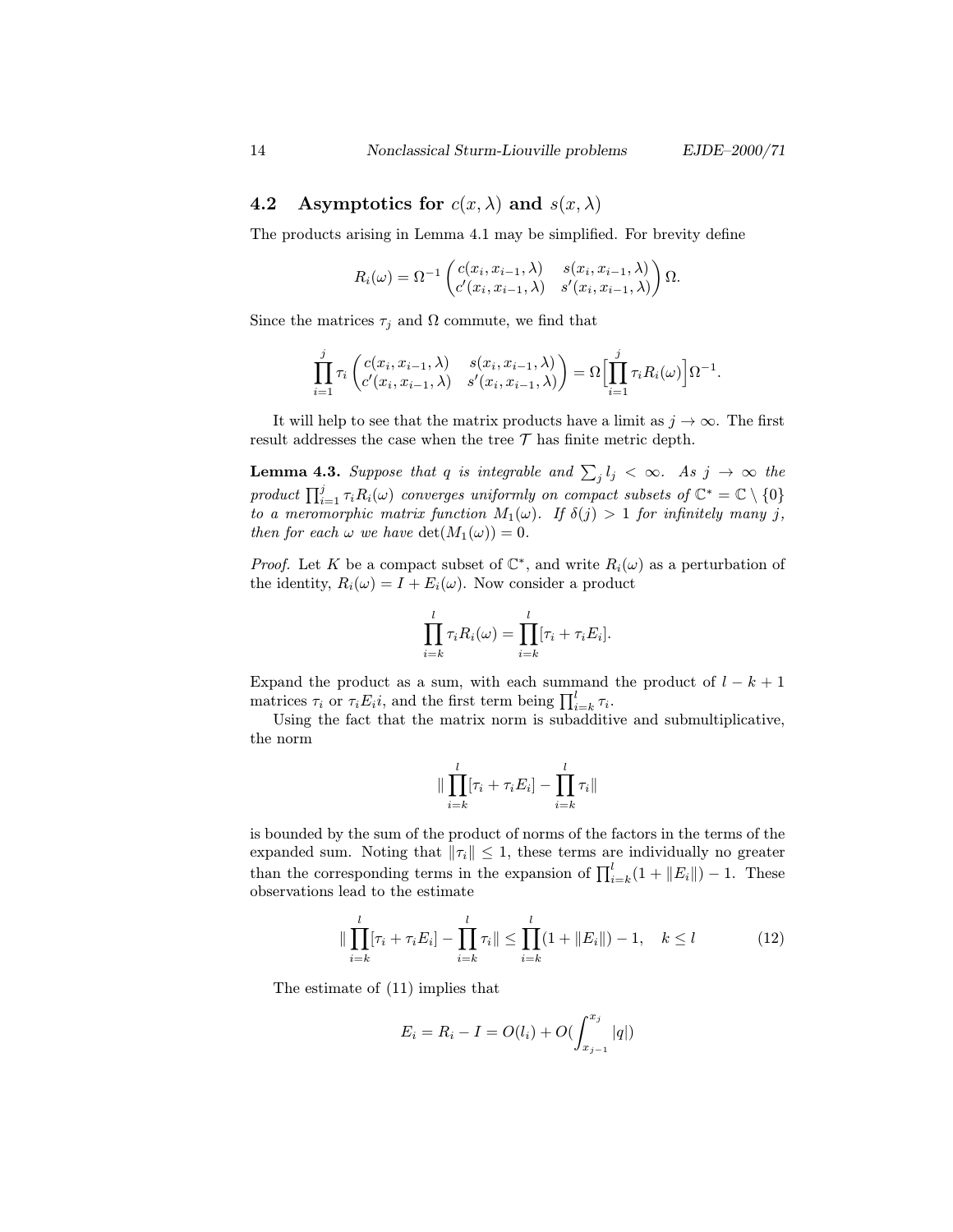for  $\omega \in K$ . Since  $\sum l_i < \infty$  and q is integrable, the sum  $\sum_i ||E_i(\omega)||$  converges uniformly for  $\omega \in K$ . This implies [1, p. 190] convergence of the products

$$
\lim_{l\to\infty}\prod_{i=k}^l[1+\|E_i(\omega)\|],
$$

again uniformly for  $\omega \in K$ .

Based on these observations, (12) shows that the products  $\prod_{i=k}^{l}[\tau_i + \tau_i E_i]$ are bounded independent of  $l \geq k$ , and moreover the difference

$$
\prod_{i=k}^{l} [\tau_i + \tau_i E_i] - \prod_{i=k}^{l} \tau_i
$$
\n(13)

goes to 0 as  $k \to \infty$  independent of l as long as  $l \geq k$ . Notice that  $\tau_i = I$  if  $\delta(i) = 1$ , while

$$
\lim_{j \to \infty} \prod_{i=1}^{j-1} \tau_i = \begin{pmatrix} 1 & 0 \\ 0 & 0 \end{pmatrix}, \quad \text{if} \quad \delta(i) > 1 \quad \text{infinitely often.}
$$

The convergence argument is completed by considering

$$
\|\prod_{i=1}^{l} [\tau_i + \tau_i E_i] - \prod_{i=1}^{k} [\tau_i + \tau_i E_i] \|
$$
  

$$
\leq \|\prod_{i=[k]/2+1}^{l} [\tau_i + \tau_i E_i] - \prod_{i=[k]/2+1}^{k} [\tau_i + \tau_i E_i] \| \| \prod_{i=1}^{[k]/2} [\tau_i + \tau_i E_i] \|.
$$

The factor  $\|\prod_{i=1}^{\lceil k \rceil/2} [\tau_i + \tau_i E_i] \|$  is bounded independent of k, and the first factor on the right of the inequality goes to 0 with  $k$  by (13). The products thus form a Cauchy sequence of analytic functions uniformly for  $\omega \in K$ .

Since the determinant is continuous from  $2 \times 2$  matrices to  $\mathbb{C}$ , the limit matrix has determinant 0 if  $\delta(i) > 1$  infinitely often. □

Notice that each of the matrix products  $\Omega\left[\prod_{i=1}^{j} \tau_i R_i(\omega)\right] \Omega^{-1}$  arising in Lemma 4.1 is an entire function of  $\lambda$ . It follows from Lemma 4.3 that these products converge uniformly on any circle of positive radius centered at 0, so by the maximum principle they converge uniformly on any compact set in C. This establishes the next corollary.

**Lemma 4.4.** If q is integrable and  $\sum_j l_j < \infty$ , the products

$$
\prod_{i=1}^j \tau_i \left( \begin{matrix} c(x_i, x_{i-1}, \lambda) & s(x_i, x_{i-1}, \lambda) \\ c'(x_i, x_{i-1}, \lambda) & s'(x_i, x_{i-1}, \lambda) \end{matrix} \right) = \Omega \Biggl[ \prod_{i=1}^j \tau_i R_i(\omega) \Biggr] \Omega^{-1}.
$$

converge to an entire matrix function  $M(\lambda)$  as  $j \to \infty$ .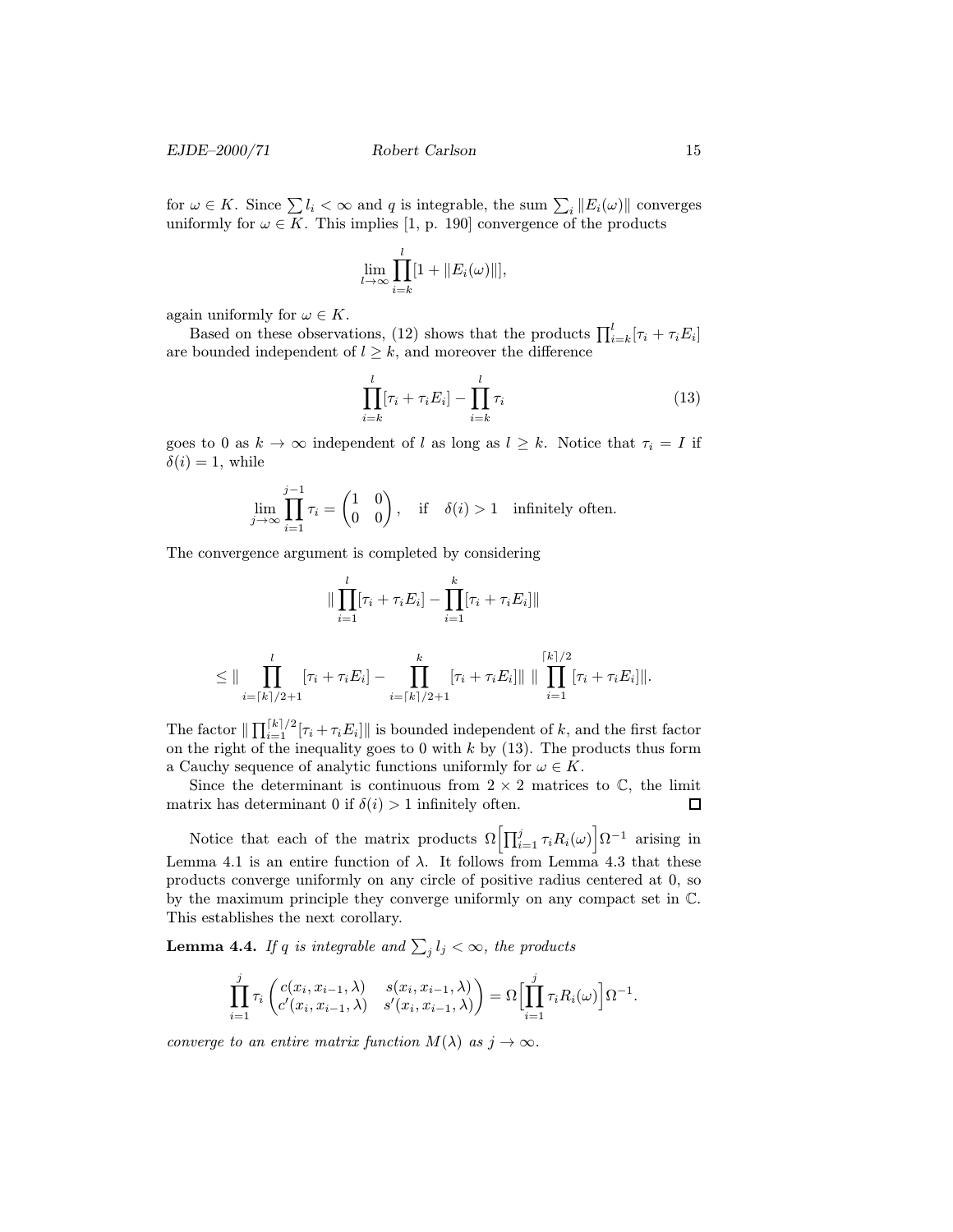Lemma 4.1 and Lemma 4.4 imply

$$
\lim_{j \to \infty} \begin{pmatrix} c(x_j^+, \lambda) & s(x_j^+, \lambda) \\ c'(x_j^+, \lambda) & s'(x_j^+, \lambda) \end{pmatrix} = M(\lambda). \tag{14}
$$

In case  $\sum_{i=1}^{\infty} l_i N_i < \infty$  and  $W^2(\xi) Q(\xi)$  is integrable on  $[\xi_0, \xi \infty)$ , we may take advantage of the change of variables  $x \to \xi$  discussed at the beginning of this section. Let  $C(\xi, \lambda)$  and  $S(\xi, \lambda)$  be solutions of (7) satisfying

$$
\begin{pmatrix} C(\xi_0, \lambda) & S(\xi_0, \lambda) \\ C'(\xi_0, \lambda) & S'(\xi_0, \lambda) \end{pmatrix} = I.
$$

Because (7) is essentially regular on a finite interval, the matrix

$$
\begin{pmatrix} C(\xi_{\infty}, \lambda) & S(\xi_{\infty}, \lambda) \\ C'(\xi_{\infty}, \lambda) & S'(\xi_{\infty}, \lambda) \end{pmatrix}
$$

will be nonsingular. Consequently, either  $\lim_{j\to\infty} c(x_j, \lambda)$  or  $\lim_{j\to\infty} s(x_j, \lambda)$ will be nonzero, and  $M(\lambda)$  is not the zero function. If  $q = 0$  and  $\sum_{i=1}^{\infty} l_i < \infty$ the same conclusion may be established by direct computation of  $M(0)$ .

**Theorem 4.5.** Suppose that  $\sum_j l_j < \infty$  and q is integrable. Then every solution of  $-y'' + q(x)y = \lambda y$  on  $[x_0, x_{\infty})$  satisfying the jump conditions (5) is bounded. If in addition  $M(\lambda)$  is not the zero function, then except possibly for a discrete set of  $\lambda \in \mathbb{C}$  there are linearly independent solutions  $y_1(x, \lambda), y_2(x, \lambda)$ satisfying

$$
\lim_{x \to x_{\infty}} y_1(x, \lambda) = \beta \neq 0, \quad \lim_{x \to x_{\infty}} y_2(x, \lambda) = 0.
$$

If  $\sum_j l_j < \infty$  and  $\delta(j) > 1$  infinitely often, then every solution satisfies

$$
\lim_{j \to \infty} y'(x_j^-, \lambda) = \lim_{j \to \infty} y'(x_j^+, \lambda) = 0,
$$

and

$$
\lim_{x \to x_{\infty}} y'(x, \lambda) = 0, \quad x \notin \{x_j\}.
$$

*Proof.* By virtue of (14), for every  $\lambda \in \mathbb{C}$  the functions  $c(x, \lambda), s(x, \lambda), c'(x, \lambda),$ and  $s'(x, \lambda)$  are bounded. Since  $\lim_{j\to\infty} l_j = 0$ , we find that

$$
\lim_{x\to x_\infty}(c(x,\lambda),s(x,\lambda))=\lim_{j\to\infty}(c(x_j^+,\lambda),s(x_j^+,\lambda))=(M_{11}(\lambda),M_{12}(\lambda)).
$$

Write

$$
c'(x_{j+1}^-) - c'(x_j^+) = \int_{x_j^+}^{x_{j+1}^-} c''(t)dt = \int_{x_j^+}^{x_{j+1}^-} [q(t) - \lambda]c(t)dt.
$$
 (15)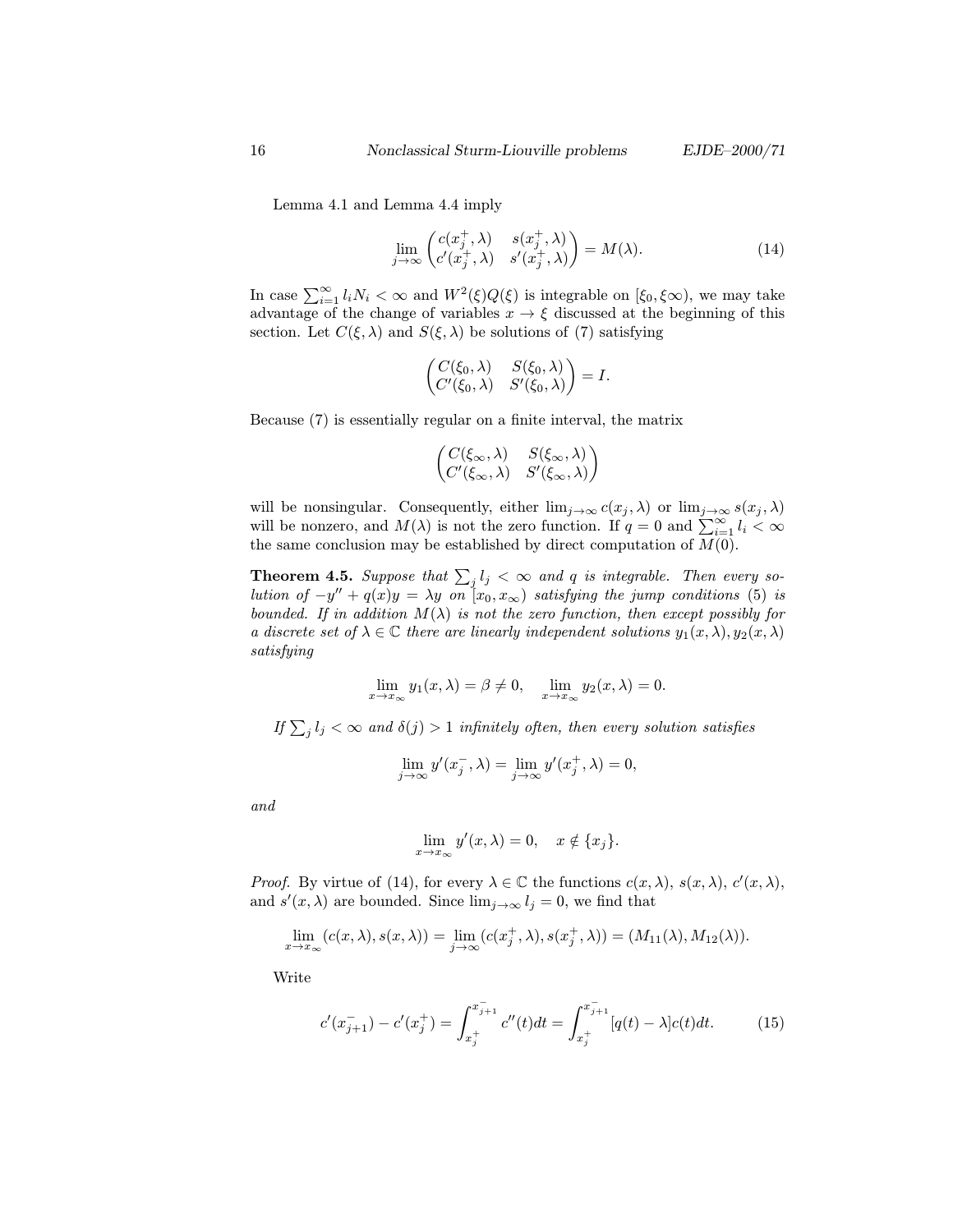EJDE–2000/71 Robert Carlson 17

Since  $c(t, \lambda)$  is bounded and  $q(t)$  is integrable, the condition  $\sum_j l_j < \infty$ , implies that

$$
\lim_{j \to \infty} |c'(x_{j+1}^-) - c'(x_j^+)| = 0.
$$

The jump condition gives  $c'(x_j^+) = c'(x_j^-)/\delta(j)$ , or

$$
\lim_{j \to \infty} c'(x_j^-) / \delta(j) = \lim_{j \to \infty} c'(x_j^+) = \lim_{j \to \infty} c'(x_{j+1}^-) = \lim_{j \to \infty} c'(x_j^-),
$$

which forces  $\lim_{j\to\infty} c'(x_j^-)$ , = 0 if  $\delta(j) > 1$  infinitely often, and consequently  $\lim_{x\to x_\infty} c'(x) = 0$ . The argument is the same for  $s(x, \lambda)$ , and so  $\lim_{x\to x_\infty} y'(x,\lambda) = 0$  for any solution y.

Thus  $M_{21}(\lambda)=0=M_{22}(\lambda)$ . By assumption  $M(\lambda)$  is not identically 0. If, for instance,  $M_{11}(0) \neq 0$ , the function  $c(x, \lambda)$  satisfies

$$
\lim_{x \to x_{\infty}} c(x, \lambda) = M_{11}(\lambda) \neq 0,
$$

except possibly for a discrete set of  $\lambda \in \mathbb{C}$ . Thus we may take  $y_1(x, \lambda) = c(x, \lambda)$ , and  $y_2(x, \lambda)$  may be selected from the null space of the functional  $y(x_\infty)$ .

 $\Box$ 

An additional growth estimate will be useful when the distribution of eigenvalues is considered.

**Theorem 4.6.** Suppose that  $\sum l_j < \infty$  and q is integrable. Then the matrix function  $M(\lambda)$  is entire of order 1/2.

*Proof.* It will suffice to establish the desired estimate for the function  $M_1(\omega) =$  $\prod \tau_j R_j(\omega)$ . Let

$$
F_j = \begin{pmatrix} \cos(\omega l_j) & \sin(\omega l_j) \\ -\sin(\omega l_j) & \cos(\omega l_j) \end{pmatrix}, \quad l_j = x_j - x_{j-1},
$$

and define  $G_j = R_j - F_j$ . Then we have

$$
||M_1(\omega)|| \le \prod ||\tau_j R_j(\omega)|| \le \prod ||R_j(\omega)|| \le \prod [||F_j|| + ||G_j||].
$$

Notice that the matrix  $F_j$  is normal, with orthonormal eigenvectors

$$
\begin{pmatrix} 1/\sqrt{2} \\ i/\sqrt{2} \end{pmatrix}, \quad \begin{pmatrix} 1/\sqrt{2} \\ -i/\sqrt{2} \end{pmatrix},
$$

and eigenvalues  $\exp(\pm i\omega l_i)$ . Thus

$$
||F_j|| = e^{|\Im \omega l_j|},
$$

while the estimates of Lemma 4.2 give

$$
||G_j|| \leq |\omega|^{-1} [\exp(\int_{x_{j-1}}^{x_j} |q|) - 1] e^{|\Im \omega l_j|}.
$$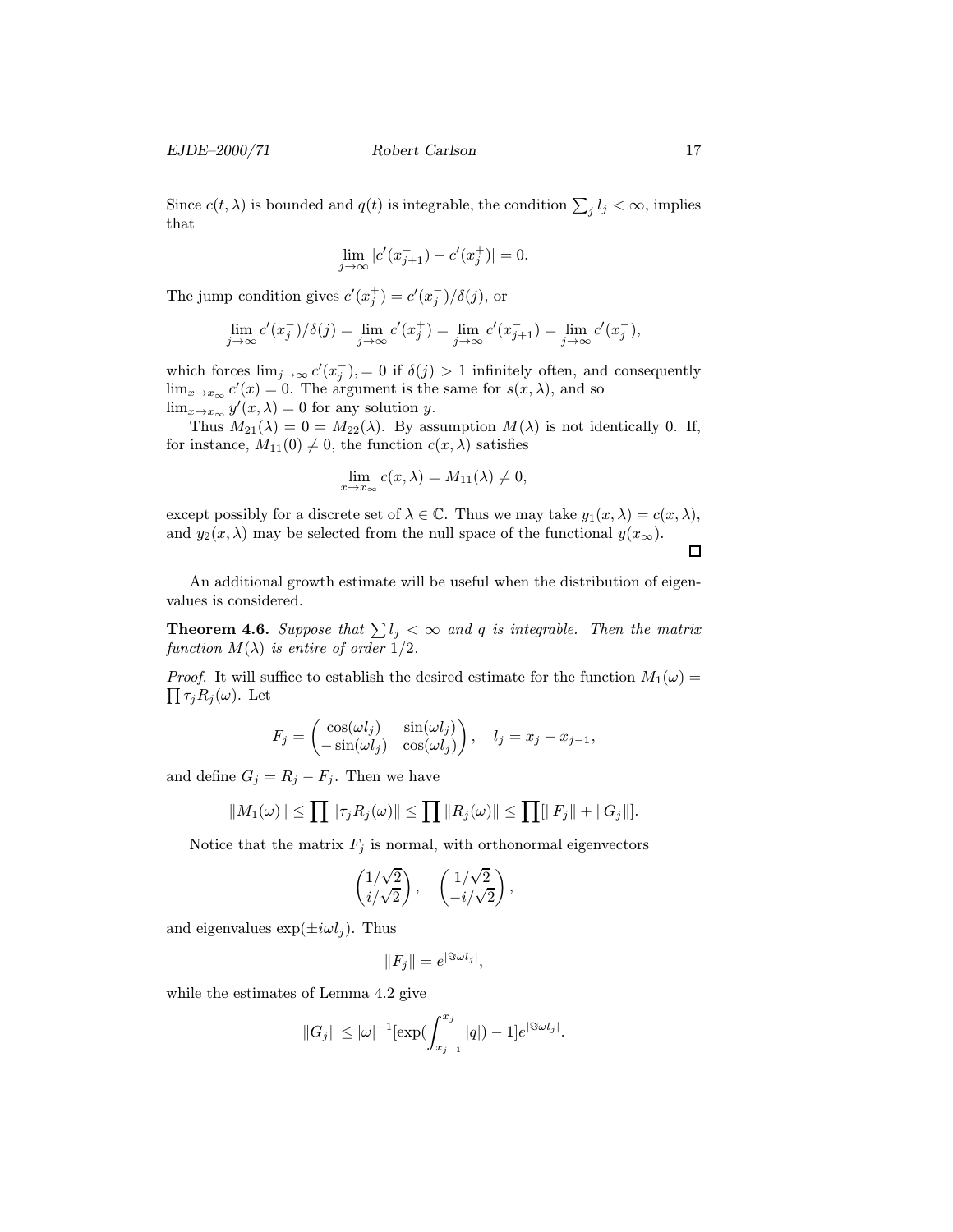It follows that

$$
\prod[\|F_j\|+\|G_j\|] \leq e^{|\Im\omega\sum_j l_j|} \prod[1+|\omega|^{-1}(\exp(\int_{x_{j-1}}^{x_j} |q|)-1)],
$$

and the product on the right is convergent uniformly for  $|\omega| \geq 1$  since

$$
|\exp(\int_{x_{j-1}}^{x_j} |q|) - 1| = O(\int_{x_{j-1}}^{x_j} |q|),
$$

which is summable. As desired, there is a constant  $C_1$  such that

$$
||M_1(\omega)|| \leq C_1 e^{|\Im \omega| \sum_j l_j|}.
$$

## 5 Operator Theory

#### 5.1 Deficiency Indices

This section is concerned with the identification of self adjoint boundary-value problems for  $-D^2+q$  on the interval  $\mathcal{I}_n$ . By means of the separation of variables results this will also provide self adjoint operators on the tree. When the function q is bounded the theory of deficiency indices  $[9]$  is helpful. This approach is used first. More singular cases are then treated for trees with finite volume.

In case q is bounded, consider the symmetric operator  $S = -D^2 + q$  whose domain consists of smooth functions on  $\mathcal{I}_n$  satisfying the jump conditions (5), having support in a finite set of intervals, and vanishing, along with their derivatives, at  $x_0$  and  $x_\infty$ . Recall that the dimensions of the deficiency subspaces  $N(S^* - \lambda I)$  are constant for  $\lambda$  with positive, respectively negative imaginary part.

As one can see using the ideas in [6], elements of the deficiency subspaces must be classical solutions of the differential equation  $-y'' + qy = \lambda y$  on each subinterval  $[x_k, x_{k+1}]$  satisfying the jump conditions (5), hence the dimension of each deficiency subspace is no bigger than 2. Since  $S$  is bounded below, the deficiency indices are the same.

The operator  $S$  may be extended to a symmetric operator  $S_1$  by replacing the requirement that functions and their derivatives vanish at  $x_0$  with the classical boundary condition

$$
af(0) + bf'(0) = 0, \quad a, b \in \mathbb{R}, \quad a^2 + b^2 > 0.
$$

Since  $S_1$  is a proper symmetric extension of the closure of  $S$ , the deficiency indices of  $S_1$  must be either  $(1, 1)$  or  $(0, 0)$ . To determine whether the operator is essentially self adjoint, or requires an additional boundary condition 'at  $\infty$ ', it is necessary to consider bounds on the solutions to (1).

The fact that solutions of the equation  $-y''+qy = \lambda y$  have limits as  $x \to x_{\infty}$ allows us to determine the deficiency indices of  $S_1$ . First of all, in the finite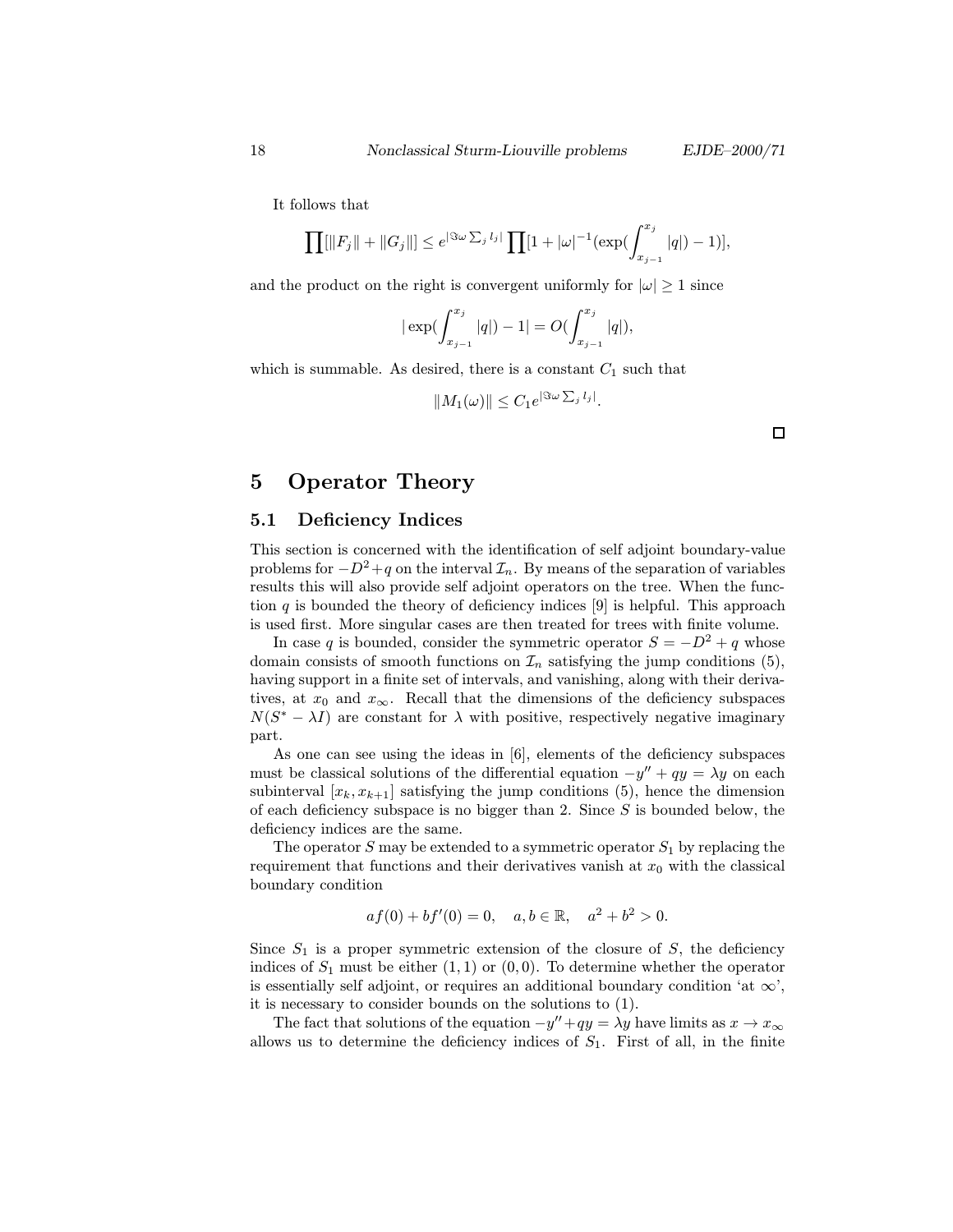volume case  $\sum N_j l_j < \infty$ , all solutions of this equation are square integrable. This means that the deficiency indices of S are  $(2, 2)$ , and those of  $S_1$  are  $(1, 1)$ . Now consider the case  $\sum l_j < \infty$ ,  $\sum N_j l_j = \infty$ . If  $q = 0$  then  $M(\lambda)$  is not the zero function, and Theorem 4.5 says that for all but a discrete set of  $\lambda \in \mathbb{C}$  there is a solution of (1) which has a nonzero limit at  $x_{\infty}$ . Such a solution cannot be in  $L^2(\mathcal{I}_n, w)$ , so the deficiency indices of S in this case must be either  $(0, 0)$ or  $(1, 1)$ . Since  $S_1$  is a proper symmetric extension of S, it must be essentially self adjoint. The addition of the bounded operator multiplication by  $q$  does not change the self adjointness. We summarize with the next result.

**Theorem 5.1.** Suppose that q is bounded, and the edge lengths  $l_j$  satisfy  $\sum l_j$  <  $\infty$ . If  $\sum N_j l_j < \infty$  the deficiency indices of S are  $(2, 2)$ . If  $\sum N_j l_j = \infty$  the deficiency indices of S are (1,1). In case  $\sum N_j l_j = \infty$  the operator  $\mathcal{L}_n =$  $-D^2 + q$  whose domain is the set of functions in the domain of  $S^*$  satisfying the boundary conditions

$$
af(x_0) + bf'(x_0) = 0
$$
,  $a, b \in \mathbb{R}$ ,  $a^2 + b^2 > 0$ ,

is a self adjoint operator on  $L^2(\mathcal{I}_n, w)$ .

#### 5.2 Trees with finite volume

For trees with finite volume it is particularly convenient to use the change of variables  $x \to \xi$  of (6). This change of variables provides a Hilbert space isometry from  $L^2(I_n, w)$  onto  $L^2([\xi_0, \xi_\infty), W^2(\xi))$  since

$$
\int_{I_n} f(x)\overline{g(x)}w(x) dx = \int_{\xi_0}^{\xi_{\infty}} F(\xi)\overline{G(\xi)}W^2(\xi) d\xi.
$$

The quadratic form for the operator S becomes

$$
\int_{I_n} (|f'|^2 + q(x)|f|^2)w(x) dx = \int_{\xi_0}^{\xi_\infty} (W(\xi)^{-2}|F'(\xi)|^2 + Q(\xi)|F(\xi)|^2)W^2(\xi) d\xi.
$$

If  $q(x)$  is merely integrable rather than being bounded, the description of operator domains becomes more delicate. The quadratic form approach for singular ordinary differential operators may be found in [16, p. 343].

For our purposes it will be convenient to directly construct the Green's function for the boundary-value problem

$$
-Y'' + W(\xi)^{2} [Q(\xi) - \lambda] Y = W(\xi)^{2} F(\xi), \qquad (16)
$$

$$
a_1 Y(\xi_0) + b_1 Y'(\xi_0) = 0
$$
,  $a_2 Y(\xi_\infty) + b_2 Y'(\xi_\infty) = 0$ .

where  $a_i, b_i \in \mathbb{R}$  and  $a_i^2 + b_i^2 > 0$ .

Let D denote the set of functions  $G \in L^2([\xi_0, \xi_\infty), W^2(\xi))$  which are continuous, with absolutely continuous derivative, and such that  $[W(\xi)^{-2}D^2 + Q]G \in$  $L^2([ \xi_0, \xi_\infty), W^2(\xi)).$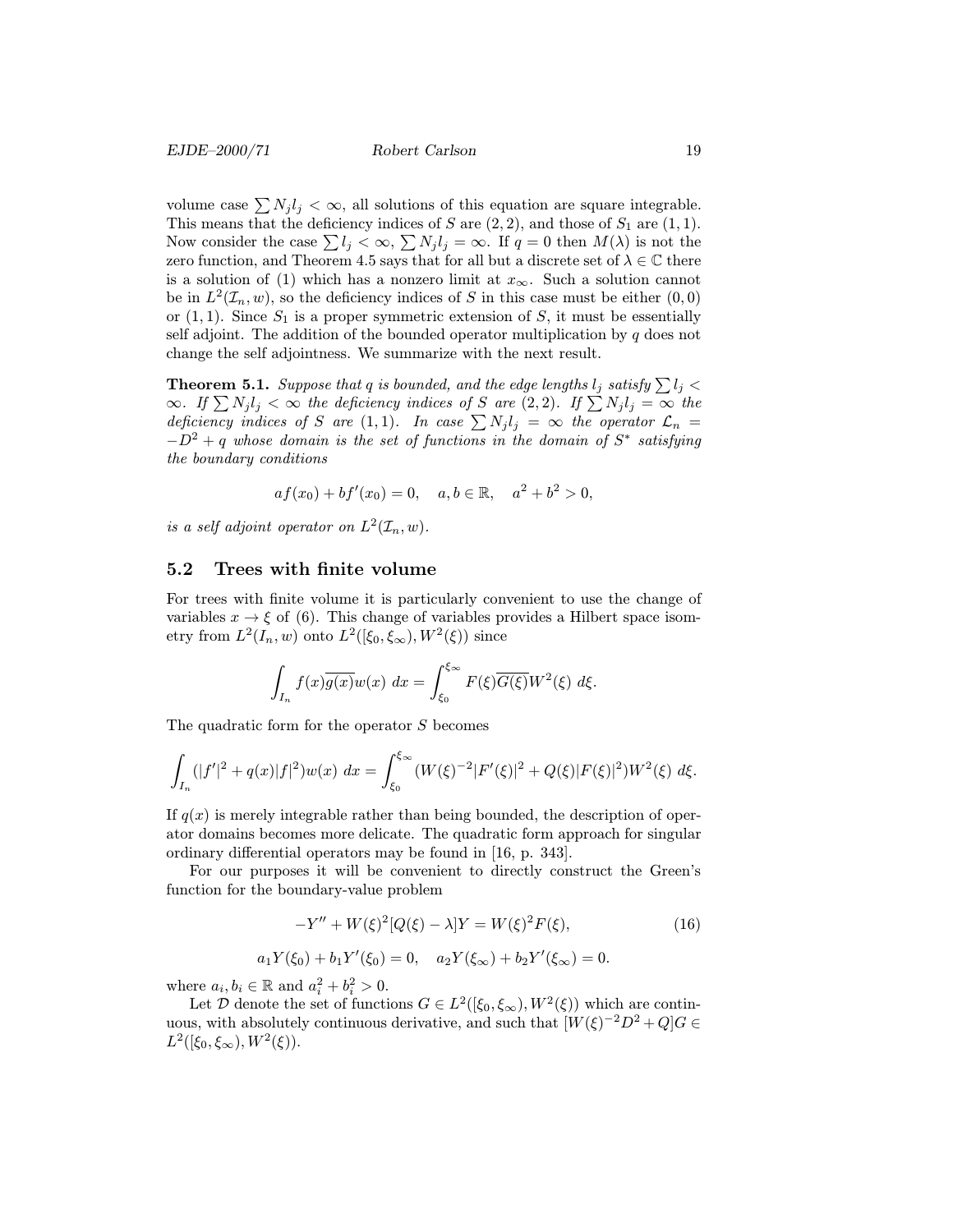**Theorem 5.2.** Assume that  $\sum N_j l_j < \infty$  and that  $W^2(\xi)Q(\xi)$  is integrable on  $[\xi_0, \xi_\infty]$ . The functions in  $\mathcal D$  which also satisfy a set of boundary conditions in (16) is a domain on which the operator  $\mathcal{L}_n = W(\xi)^{-2} D^2 + Q$  is self adjoint with compact resolvent on  $L^2([\xi_0, \xi_\infty), W^2(\xi))$ .

Proof. Since the argument is straightforward the proof is merely outlined. As noted earlier, (7) may be treated as a regular problem on the finite interval  $[\xi_0, \xi_\infty]$ . If  $U(\xi, \lambda)$  and  $V(\xi, \lambda)$  are nontrivial solutions of (7) satisfying the boundary conditions at  $\xi_0$  and  $\xi_\infty$  respectively, then the solution  $Y(\xi, \lambda)$  of (16) may be written as [3, p.309]

$$
Y(\xi,\lambda) = \int_{\xi_0}^{\xi_{\infty}} G(\xi,\eta,\lambda) W^2(\eta) F(\eta) d\eta,
$$
 (17)

with

$$
G(\xi, \eta, \lambda) = \begin{cases} U(\xi)V(\eta)/\sigma, & \xi_0 \leq \xi \leq \eta, \\ U(\eta)V(\xi)/\sigma, & \eta \leq \xi \leq \xi_{\infty}, \end{cases} \quad \sigma = VU' - UV'.
$$

As in the classical case eigenvalues of (16) must be real, and are the roots of a nontrivial entire function. Except at the eigenvalues  $\sigma \neq 0$ , and the functions  $U(\xi, \lambda)$  and  $V(\xi, \lambda)$  are bounded on  $[\xi_0, \xi_\infty)$ . The condition  $\sum N_j l_j < \infty$ implies that bounded measurable functions are in  $L^2([\xi_0, \xi_\infty), W^2(\xi))$ . If  $F \in$  $L^2([\xi_0, \xi_\infty), W^2(\xi))$  then  $Y(\xi)$  given by (17) is bounded by the Cauchy-Schwartz inequality. That is, except at eigenvalues of (16) the integral operator  $\mathcal{G}(\lambda)$  defined by (17) is bounded on  $L^2([\xi_0, \xi_\infty), W^2(\xi))$ , and is self adjoint for  $\lambda \in \mathbb{R}$ . The range of  $\mathcal{G}(\lambda)$  defines a domain on which  $W(\xi)^{-2}D^2+Q$  is self adjoint, and  $\mathcal{G}(\lambda)$  is its resolvent, which is compact since the spectrum is discrete.  $\Box$ 

Suppose the hypotheses of Theorem 5.2 hold. The explicit formula shows that the resolvents for the boundary-value problems on  $[\xi_0, \xi_\infty)$  are the strong limits of the resolvents [28, pp. 284–290] obtained by imposing the right endpoint conditions at  $\xi_j$ , and taking the limit as  $j \to \infty$ . This gives the sense in which radial Schrödinger operators on infinite trees are the limits of finite tree operators.

To characterize the distribution of eigenvalues, let  $n(r)$  be the number of eigenvalues  $\lambda_m$  with  $|\lambda_m| \leq r$ .

**Theorem 5.3.** The eigenvalues  $\lambda_m$  of an operator  $\mathcal{L}_n$  as described in Theorem 5.2, counted with multiplicity, satisfy

$$
n(r) \le O(r^{1/2+\epsilon})
$$

for every  $\epsilon > 0$ .

*Proof.* The function  $a_2z(\xi_\infty, \lambda) + b_2z'(\xi_\infty, \lambda)$  whose roots are the eigenvalues of  $\mathcal{L}$ , is entire of order 1/2 by Theorem 4.6. Since each eigenvalue has multiplicity at most 2, the result follows from the analogous result for the roots of an entire function of order  $1/2$ , [36, p. 64]. 口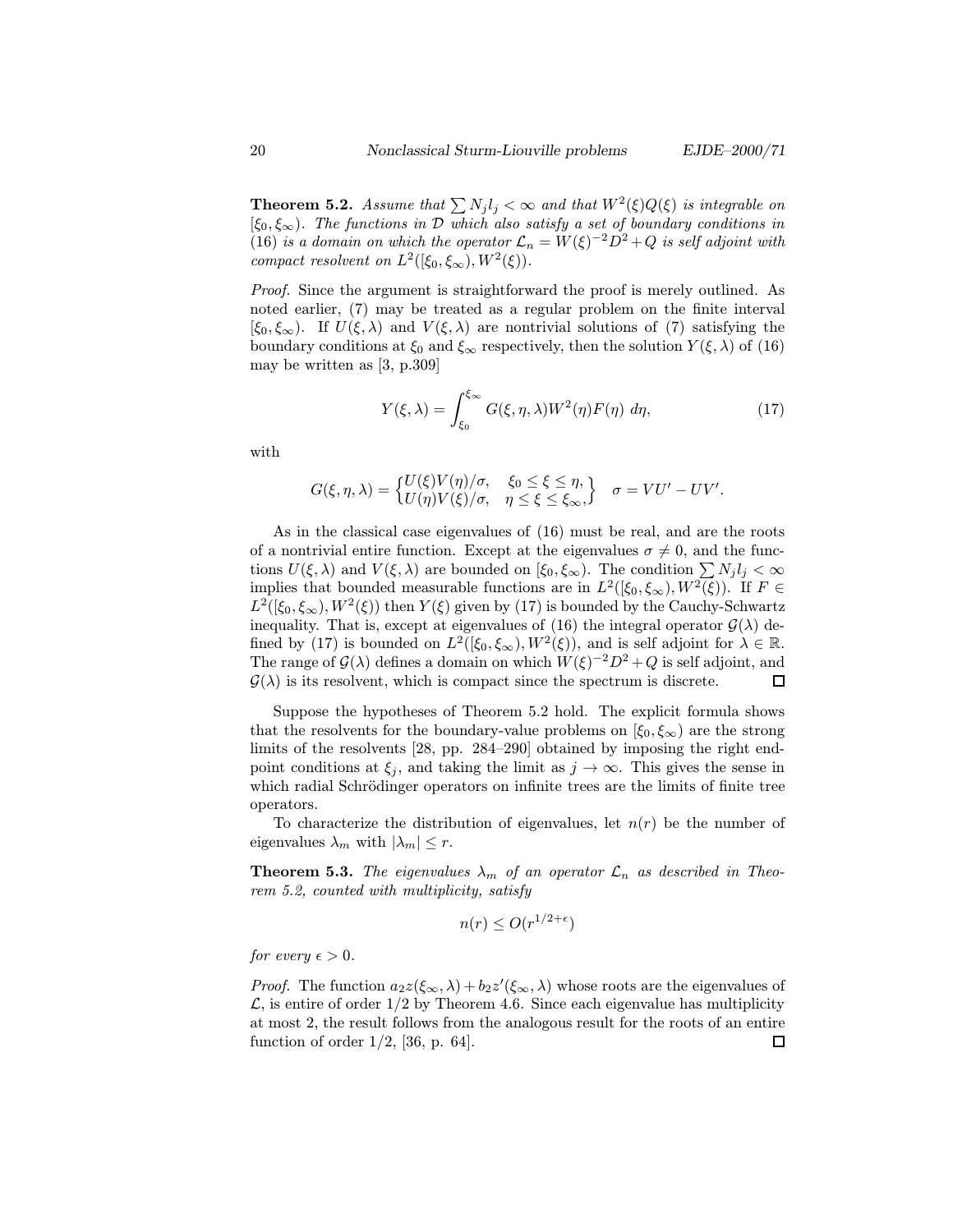Eigenvalue distributions for a wide variety of weighted Laplacians on trees are studied in [23].

Except for the implicit consequences of Proposition 2.4, we have not obtained any description of the dependence of the eigenvalues of  $\mathcal{L}_n$  on n. In some special cases there is a simple spectral mapping relating the eigenvalues of  $\mathcal{L}_n = -D^2$ and  $\mathcal{L}_{n+k} = -D^2$ . Suppose that for some  $k > 0$  and  $0 < r < 1$  the branching indices and lengths satisfy

$$
\delta(n+k) = \delta(n), \quad l_{n+k} = r l_n, \quad n = 1, 2, \dots,
$$

and that  $\sum l_j N_j < \infty$ . Assume that functions f in the domain of  $\mathcal{L}_n$  satisfy the left endpoint boundary condition  $f(x_n) = 0$ . The conditions at  $x_{\infty}$ , chosen independent of *n*, are either  $f(x_{\infty}) = 0$  or  $\lim_{j \to \infty} N_j f'(x_j) = 0$ . The mapping

$$
Y(x) = y(x_{n+k} + r(x - x_n))
$$

takes functions y in the domain of  $\mathcal{L}_{n+k}$  to Y in the domain of  $\mathcal{L}_n$ . If y is an eigenfunction for  $\mathcal{L}_n = -D^2$  with eigenvalue  $\lambda$ , then Y is an eigenfunction for  $\mathcal{L}_{n+k} = -D^2$  with eigenvalue  $r^2\lambda$ , and conversely. For these cases we obtain the relation

$$
\mathrm{spec}(\mathcal{L}_n)=r^2\mathrm{spec}(\mathcal{L}_{n+k}).
$$

#### 5.3 Mixed boundary conditions on the tree

In closing it is interesting to note that the techniques which have been developed here to reduce radial operators  $\mathcal L$  on  $L^2(\mathcal T)$  may also be employed to consider operators with mixed boundary conditions 'at infinity'. As before the tree  $\mathcal T$ and the potential q are radial. Suppose that  $v(i)$ , for  $i = 1, \ldots, N_j$ , are the distinct vertices with combinatorial depth  $j > 0$ . Assume that  $\sum N_j l_j < \infty$ , and that for each  $i$  a boundary condition

$$
a_i F(\xi_\infty) + b_i F'(\xi_\infty) = 0, \quad a_i, b_i \in \mathbb{R}
$$

is given.

The determination of a domain for this operator begins with a change of the interior vertex conditions at the vertices  $v(i)$ . We impose the Dirichlet conditions  $f(v(i)) = 0$  rather than the conditions (2). This new set of conditions decouples the tree into a finite collection of  $N_j + 1$  subtrees, each of which is a radial tree with roots  $v(i)$  or R. The operator  $-D^2 + q$  is now radial on each subtree, so the previous analysis can be employed to identify self adjoint domains.

To recover the operator with mixed boundary conditions 'at infinity', first take the orthogonal direct sum of self adjoint operators from the subtrees. Now replace the Dirichlet boundary conditions at the vertices  $v(i)$  with the original interior vertex conditions. The two operators are finite symmetric extensions of a common operator, and the techniques of [16, p. 188] show that they are both self adjoint.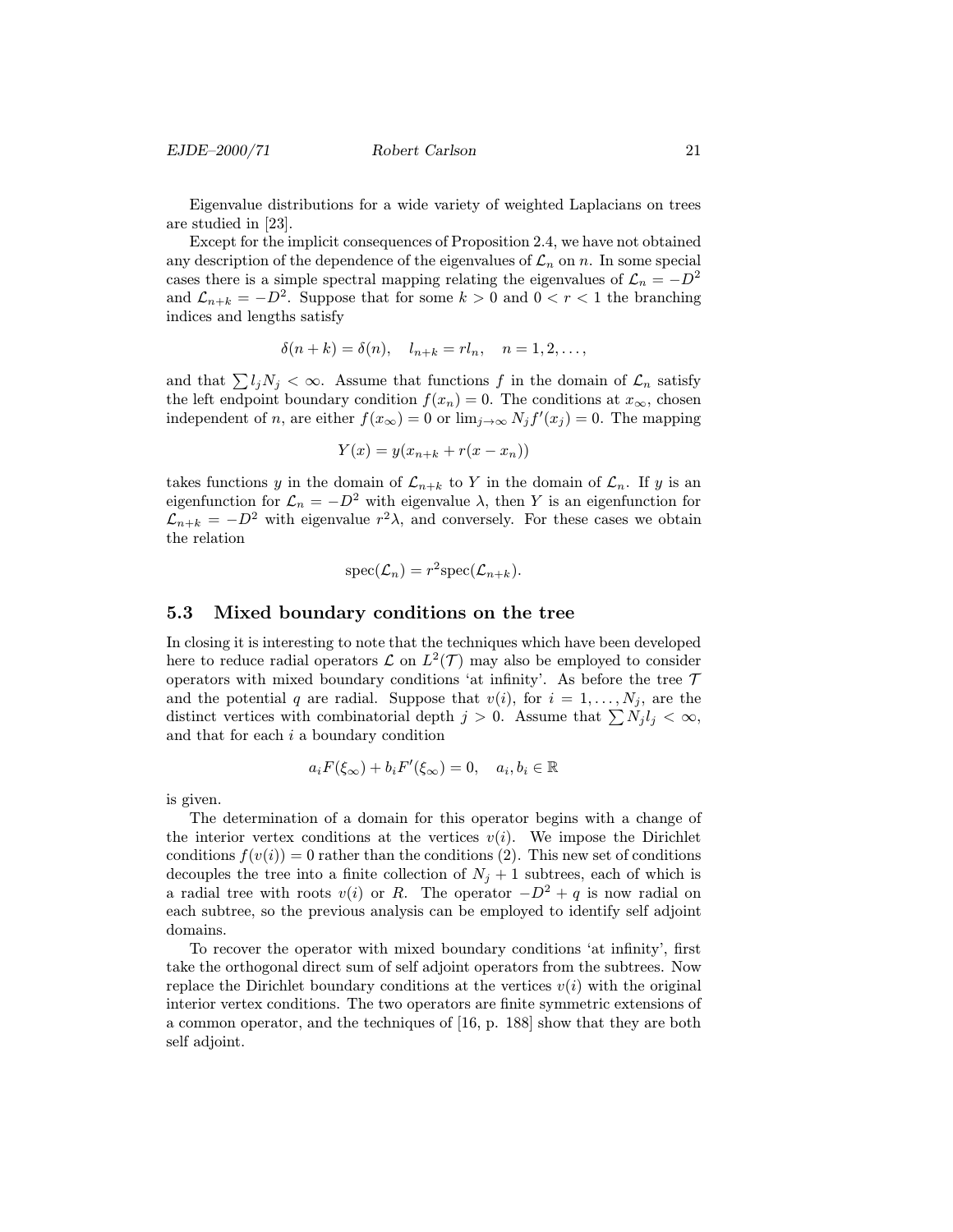## References

- [1] L. Ahlfors. *Complex Analysis*. McGraw-Hill, New York, 1966.
- [2] J. von Below. Classical solvability of linear parabolic equations on networks. Journal of Differential Equations, 72:316–337, 1988.
- [3] G. Birkhoff and G Rota. *Ordinary Differential Equations*. Blaisdell, Waltham, 1969.
- [4] R. Carlson. Inverse eigenvalue problems on directed graphs. Transaction of the American Mathematical Society, 351(10):4069–4088, 1999.
- [5] R. Carlson. Hill's equation for a homogeneous tree. Electronic Journal of Differential Equations, 1997(23):1–30, 1997.
- [6] R. Carlson. Adjoint and self adjoint differential operators on graphs. Electronic Journal of Differential Equations, 1998(6):1–10, 1998.
- [7] F. Chung. Spectral Graph Theory. American Mathematical Society, Providence, 1997.
- [8] E.A. Coddington and N. Levinson. Theory of Ordinary Differential Equations. McGraw-Hill, New York, 1955.
- [9] N. Dunford and J. Schwartz. Linear Operators, Part II. Interscience, New York, 1964.
- [10] W.D. Evans and Y. Saito. Neumann Laplacians on domains and operators on associated trees. preprint, 1998.
- [11] P. Exner and P. Seba. Electrons in semiconductor microstructures: a challenge to operator theorists. *Proceedings of the Workshop on Schrödinger* Operators, Standard and Nonstandard (Dubna 1988). World Scientific, Singapore 1989; pp. 79–100.
- [12] M. Friedlin and A. Wentzell. Diffusion processes on graphs and the averaging principle. Annals of Probability, 21(4):2215–2245, 1993.
- [13] C. Fulton and S. Pruess. Eigenvalue and eigenfunction asymptotics for regular Sturm-Liouville problems. Journal of Mathematical Analysis and Applications, 188(1):297–340, 1994.
- [14] N. Gerasimenko and B. Pavlov. Scattering problems on non-compact graphs. Theor. Math. Phys., 75:230–240, 1988.
- [15] P. Hartman. *Ordinary Differential Equations*. John Wiley and Sons", 1973.
- [16] T. Kato. Perturbation Theory for Linear Operators. Springer-Verlag, New York, 1995.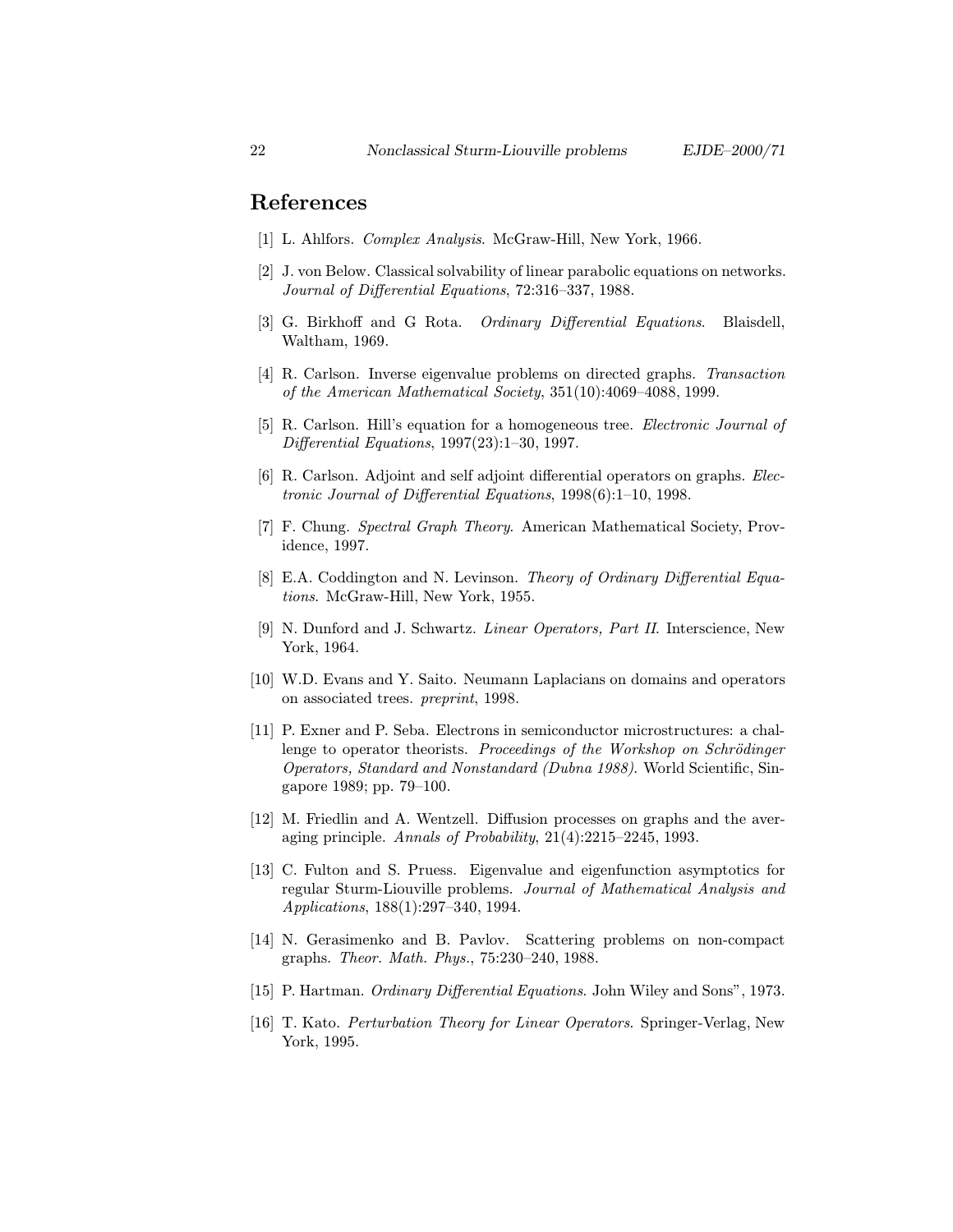- [17] A. Koranyi. (ed) Harmonic Functions on Trees and Buildings. American Mathematical Society, Providence, 1997.
- [18] P. Kuchment and H. Zeng. Convergence of spectra of mesoscopic systems collapsing onto a graph. preprint, 1999.
- [19] G. Lumer. Connecting of local operators and evolution equations on networks. in Potential Theory Copenhagen 1979. Lect. Notes Math 787, Springer, 1980; pp. 219–234.
- [20] W. Massey. Algebraic Topology: An Introduction. Harcourt, Brace and World, New York, 1967.
- [21] E. Montroll. Quantum Theory on a Network I. J. Math. Phys., 11:635–648, 1970.
- [22] R. Mills and E. Montroll. Quantum Theory on a Network II. J. Math. Phys., 11:2525–2538, 1970.
- [23] K. Naimark and M. Solomyak. Eigenvalue estimates for the weighted Laplacian on metric trees. Proc. London Math. Soc., 80(3):690–724, 2000.
- [24] S. Nicaise. Some results on spectral theory over networks, applied to nerve impulse transmission. Polynomes orthogonaux et applications. Lect. Notes Math 1171, Springer, 1985; pp. 532–541.
- [25] S. Novikov. Schrödinger operators on graphs and symplectic geometry. The Arnoldfest: Proceedings of a Conference in Honor of V.I. Arnold for his Sixtieth Birthday. AMS 1999.
- [26] L. Pauling. The diamagnetic anisotropy of aromatic molecules. J. Chem. Phys., 4:673–677, 1936.
- [27] J. Pöschel and E. Trubowitz. *Inverse Spectral Theory*. Academic Press, Orlando, 1987.
- [28] M. Reed and B. Simon Methods of Modern Mathematical Physics, 1. Academic Press, New York, 1972.
- [29] M. Reed and B. Simon Methods of Modern Mathematical Physics, 2. Academic Press, New York, 1975.
- [30] M. Reed and B. Simon Methods of Modern Mathematical Physics, 4. Academic Press, New York, 1980.
- [31] R. Romanov and G. Rudin Scattering on p-adic graphs. Computers Math. Applic., 34(5/6):587–597, 1997.
- [32] H. Royden. Real Analysis. Macmillan, New York, 1988.